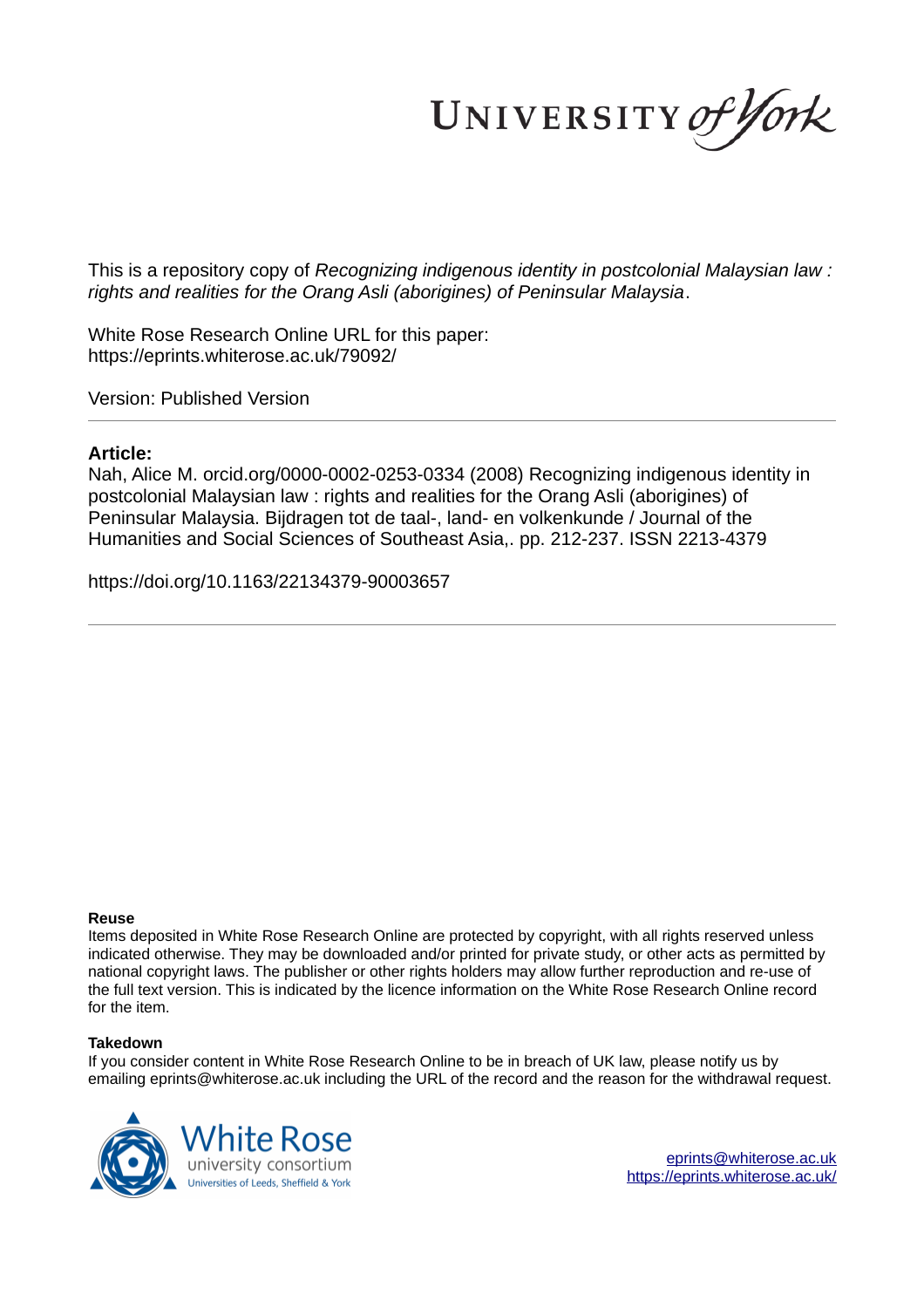## **ALICE m. NAH**

# **Recognizing indigenous identity in postcolonial malaysian law Rights and realities for the Orang Asli (aborigines) of Peninsular malaysia**

#### *Introduction*

In Southeast Asia, the birth of postcolonial states in the aftermath of the Second World War marked a watershed in political relations between ethnic groups residing within emerging geo-political borders.<sup>1</sup> Plurality and difference were defining characteristics of the social landscape in these nascent states. Colonial laws and policies that divided groups and territories for efficient control influenced the relations between linguistically and culturally distinct groups. The transfer of power to 'natives' during decolonization often resulted in indigenous minorities being sidelined politically and legally. Indigenous minorities in Southeast Asia continue to negotiate for more equitable inclusion in contemporary postcolonial states. In some cases, such as in Myanmar, Thailand, Indonesia and the Philippines, these have escalated into separatist movements. Other indigenous minorities however, struggle for the recognition of their identity and rights through – rather than apart from – existing state mechanisms of power, for example by lobbying for changes in existing laws and bringing cases to court.

The struggle for recognition of the legal rights of indigenous minorities began, however, before the process of decolonization; colonial powers contended with politically dominant indigenous majorities as they tried to exert influence over territories, and this had impacts on indigenous minorities. The British method of colonization, in particular, which sought to attain 'indirect rule' without using military conquest, required the identification and recognition of native structures of power. British administrators exerted influence through the 'invitation' of local rulers, which meant that domestic laws

<sup>1</sup> This paper is based on a chapter submitted for a master's thesis to the National University of Singapore in 2004. I am grateful for the comments of two anonymous reviewers and Martin D. Jones, which were incorporated when revising this manuscript.

ALICE M. NAH is a PhD Candidate at the Sociology Department of the National University of Singapore. She has previously published in *Social Identities, Geografiska Annaler B*, *Urban Studies*, and the *Singapore Journal of Tropical Geography*. Ms Nah can be reached at alicenah@yahoo.com.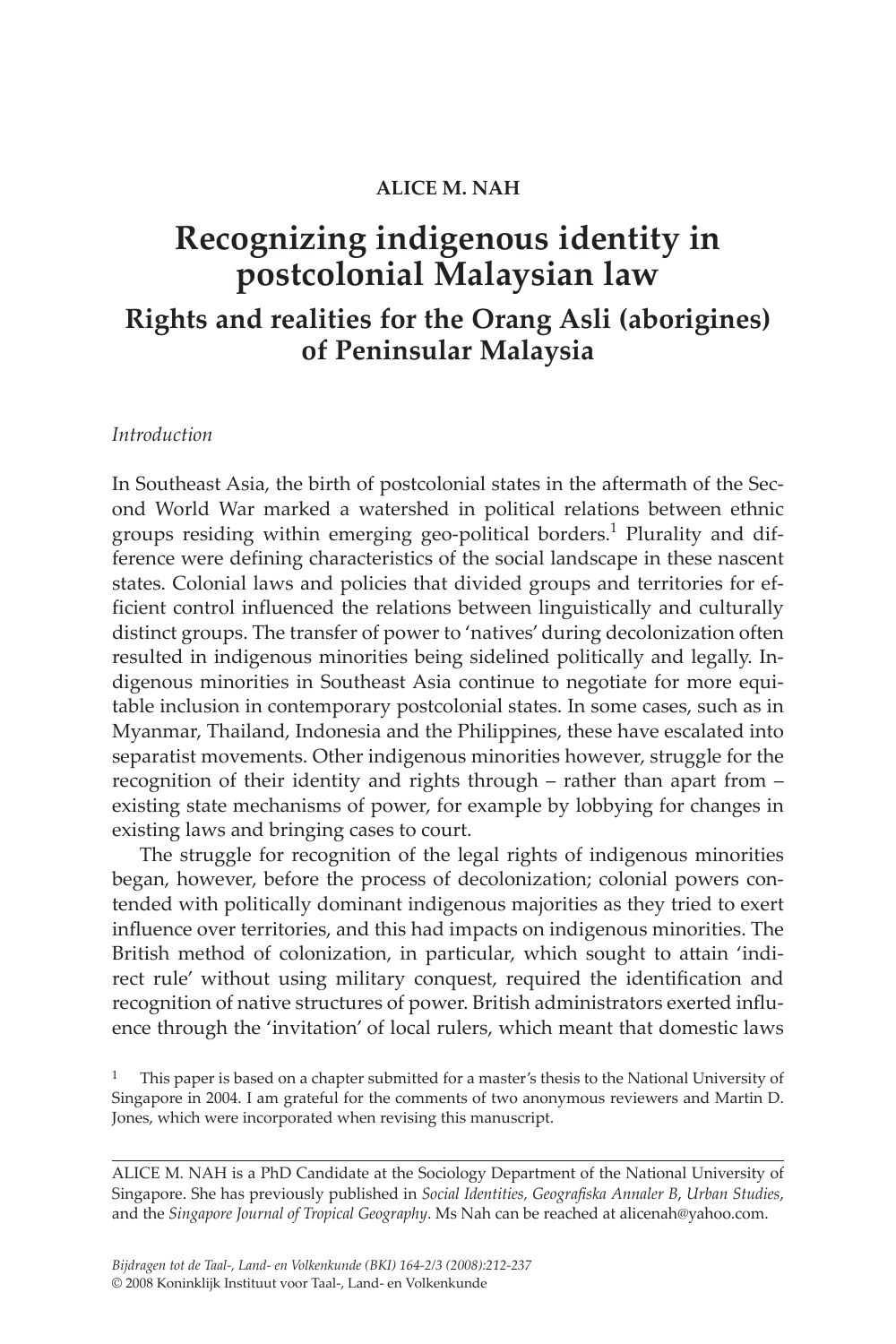and administrative policies were developed as a result of negotiation rather than through direct imposition of English laws and policies. As a result, the legal structures put in place during decolonization meant that some recognition of indigenous customary practices was already incorporated, albeit for certain indigenous groups and not for others.

In order to recognize and protect the 'special rights' of indigenous persons, it became vital to define the legal identity of individuals. It was necessary for British administrators to determine which groups were 'indigenous', what specific criteria were required for demonstrating membership of these groups, and when disputes occurred, to determine which individuals possessed a legitimate claim of belonging. They also had to decide if the rights and privileges were accorded on a group or individual basis. These decisions are neither ahistorical nor apolitical.

In this paper, I examine the contemporary case of the Orang Asli, the minority indigenous peoples of the Malay Peninsula. I begin by providing an outline of political developments that have resulted in the legal recognition of three groups of people as having indigenous status. I also review the evolution of the Malaysian legal system in order to provide a context for subsequent discussion. I then look at how Orang Asli are recognized in the Federal Constitution and in statutes, with reference to case law, as the meaning and weight of these written laws were elaborated in court judgements. I then look at three court cases, reviewing the right to engage in commercial activities in aboriginal places as decided in the Koperasi Kijang Mas Bhd & Ors v. Kerajaan Negeri Perak & Ors (1991), hereafter referred to as the Koperasi Kijang Mas case; the recognition of native title and usufructuary rights as recognized in Adong Kuwau & Ors v. Kerajaan Negeri Johor & Anor (1997), hereafter referred to as the Adong Kuwau case, a judgement upheld in the Court of Appeal (Kerajaan Negeri Johor & Anor v. Adong Kuwau & Ors (1998) and the Federal Court;<sup>2</sup> as well as proprietary rights in and to the land which were recognized in the Sagong Tasi & Ors v. Kerajaan Negeri Selangor & Ors (2002) ruling, hereafter referred to as the Sagong Tasi case, upheld in the Court of Appeal (see Kerajaan Negeri Selangor & Ors v. Sagong Bin Tasi & Ors (2005) but currently under appeal in the Federal Court. These cases demonstrate how Orang Asli have drawn on international legal frameworks to claim special privileges in ways not possible for other Malaysians, on the basis of their identity.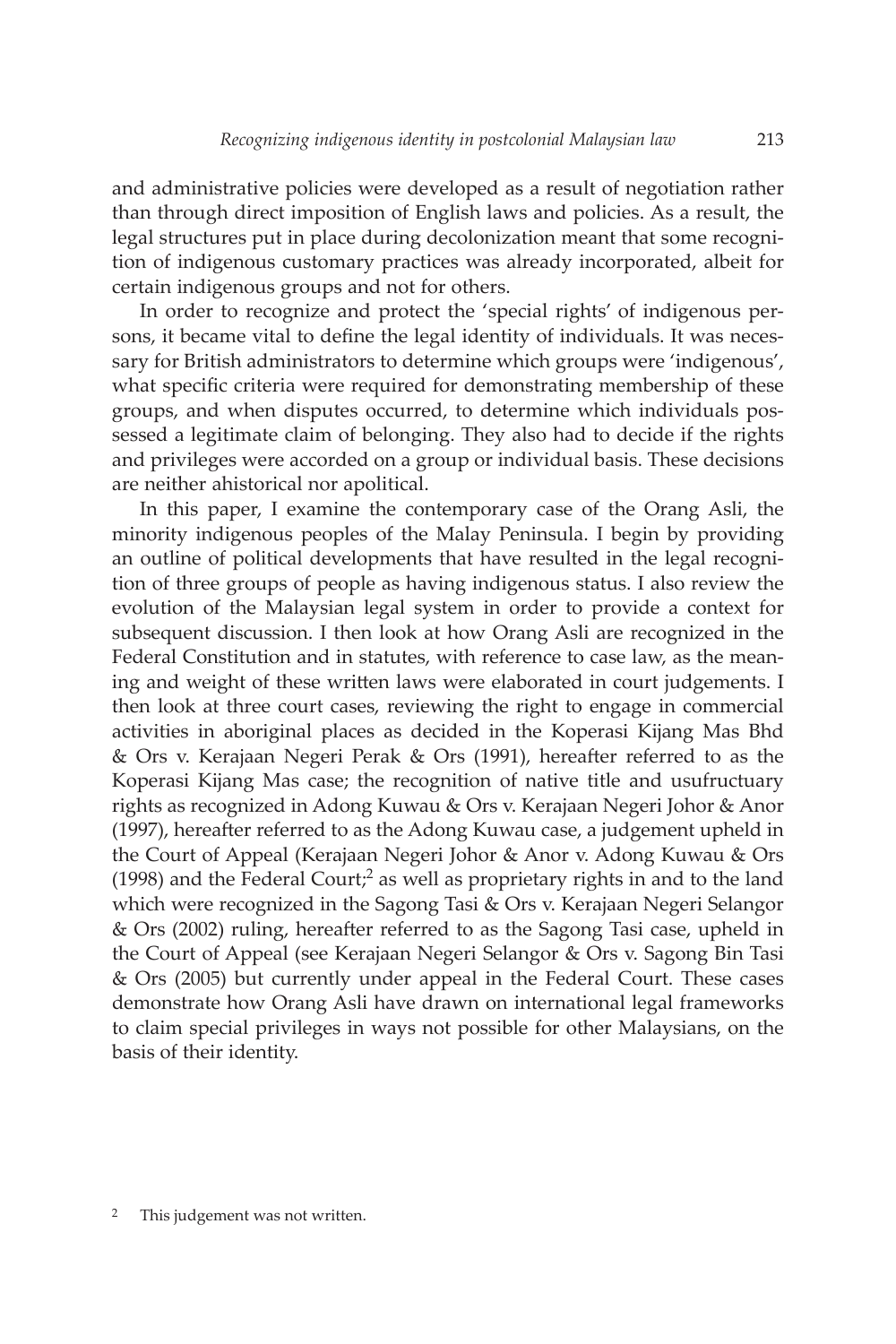#### *Indigenous identity in postcolonial Malaysia*

Modern conceptions of identity in present-day Malaysia are rooted in British colonial conceptions of 'natives' prior to the Independence of Malaya in 1957 (Nah 2003, 2004; Hirschman 1986, 1987). Social understandings of who were 'indigenous' and 'immigrant' have implicated not only the way in which power operated under colonial administration but how sovereignty was negotiated and legal systems reconstructed during the transition from colonial to postcolonial rule. The exertion of British power and control over the Peninsula in the eighteenth and nineteenth centuries occurred through negotiations with existing Malay-Muslim polities. These agreements allowed the British to control economic resources on the condition that the sovereignty of 'Malay' rulers was acknowledged and that they retained authority in matters concerning 'Malay' customs and religion (Harper 1999).

The recognition of the Malay rulers as legitimate authorities for political negotiations shaped the body-politic of the Federation of Malaya in 1948, Independent Malaya in 1957, and the Federation of Malaysia in 1965. Most notably, Malays were given constitutional guarantees of 'special privileges' on the basis of their indigeneity; Islam, the religion of the Malays, was declared the religion of the Federation; and the Malay language was given primacy, becoming the national 'emblems of nation-ness' (Anderson 1991:133). In an effort to protect the customary lands of the Malays from being sold, British lawmakers instituted the Malay Reservations Act of 1930, based on the Malay Reservations Enactment of 1913, a unique statutory provision that restricted the transfer of land titles (see discussions by Means 1971 and Voon 1976).

In contemporary Malaysia, three groups are socially, politically and legally recognized as being 'indigenous' to the land, and all of them are considered '*bumiputra*' (literally translated 'sons of the soil'): the politically powerful majority 'Malays' (all of whom, by constitutional legal definition are Muslims), the natives of Sabah and Sarawak, and the Orang Asli.<sup>3</sup> Orang Asli is a 'pan-ethnic identity' (Cornell 2000) that refers to a number of linguistically and culturally distinct groups. In 2003, there were an estimated 147,412 Orang Asli divided into 18 ethnic sub-groups, $4$  comprising about 0.5% of the

4 Statistics obtained from the website of the Centre for Orang Asli Concerns, accessed 14-2-2008, (http://www.coac.org.my/). Debates ensue about the actual number of Orang Asli sub-ethnic

<sup>3</sup> There are still debates about whether or not the Orang Asli are *bumiputra*. I argue in Nah (2004) that a distinction must be made between '*bumiputra* status' – which the Orang Asli are accorded in government policies (despite the fact they are not given special privileges in Article 153 of the Federal Constitution, the way the Malays and natives of Sabah and Sarawak are) – and the 'enjoyment of *bumiputra* benefits', such as discounts on housing schemes, special quotas for university admission, and scholarships for further education, which are reserved for *bumiputra* groups on the basis of their 'special position'. The Orang Asli as a whole do not have the same level of access to *bumiputra* benefits as their Malay counterparts in the Peninsula.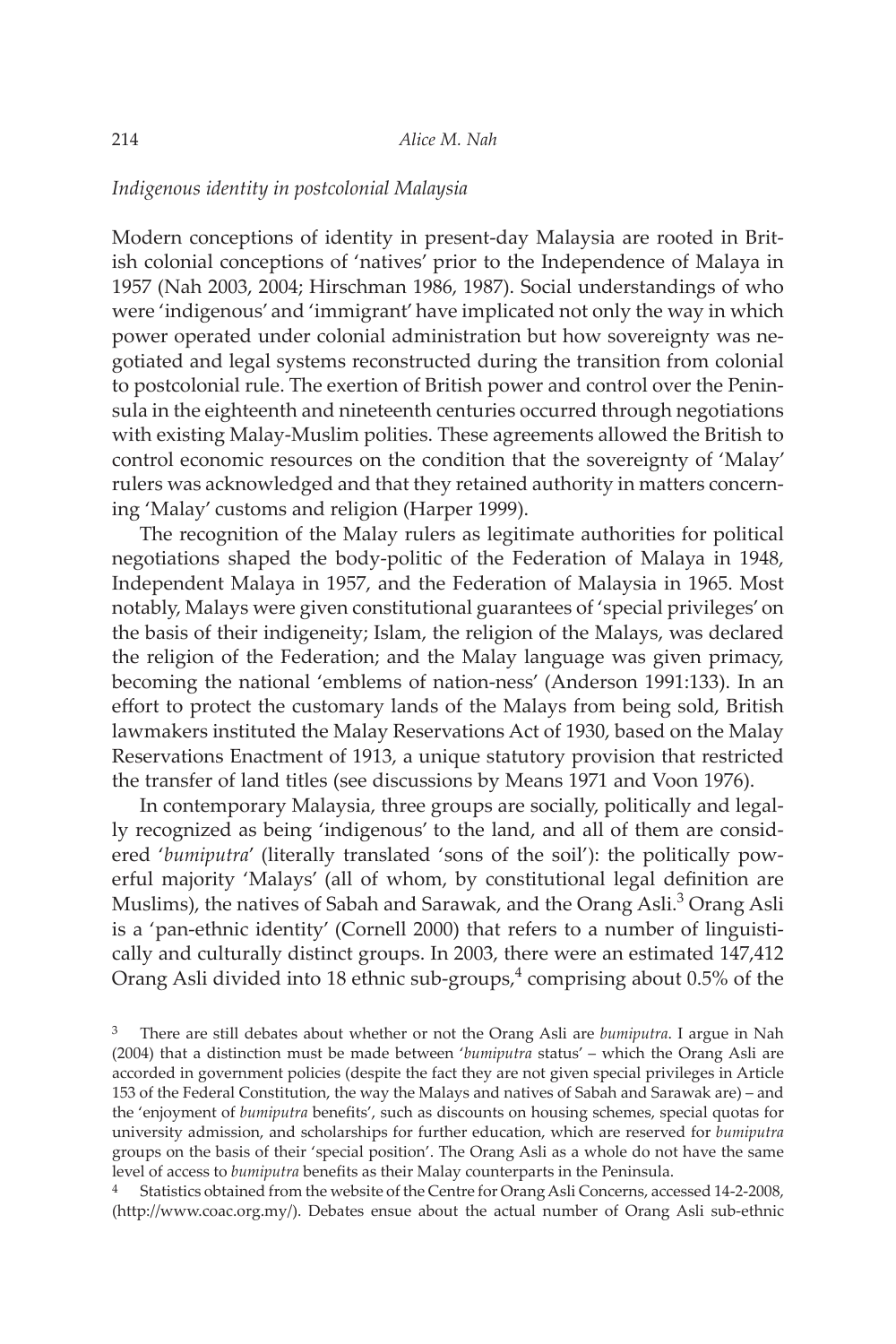total population of Malaysia. Prior to the introduction of the term 'Orang Asli' in the 1960s (Carey 1976), they were referred to by the British as the 'aborigines', a term which is still applied in the current legal system.<sup>5</sup>

## *The evolution of the Malaysian legal system*

The present structures of the Malaysian legal system are the culmination of changes, amendments and developments since British colonial administrators introduced principles of English law in the 1800s. Under colonial administration, the religions, manners, and customs of local inhabitants were considered in the development of laws; legal recognition was given to selected customary practices (Hooker 1976). The colonial government recognized the plurality of the peoples under its jurisdiction, and allowed, indeed required, their identities to be established before the relevance and role of 'customs' could be evaluated. As Hooker explains, several types of identities became relevant to the legal system: those constructed on 'racial' grounds (such as 'Chinese' or 'Malay'), religious grounds (for example 'Muslim'), or a combination of both (for example, a 'Hindu').

Selective recognition of the customary practices of distinct groups continues in the current postcolonial legal system; the principle of lawful discrimination is applicable for certain legally defined categories of people.<sup>6</sup> For the Orang Asli, I suggest that three types of identity definitions have implications for their legal position: their ethnic/racial difference, their religious ascription, and, because of recent court cases, their status as minority indigenous people according to international legal definitions.

Officially, a strict hierarchical ordering of texts exists in the Malaysian legal system, with the Federal Constitution – specifically, the Malay version – seen as the supreme authority (Federal Constitution, Article 160B). It is to this that all political and legal developments, in principle if not always in practice, are required to adhere. This has important implications for the interpretation of statutes and for judicial decisions; all statutes written prior to the independence of Malaya in 1957, as well as after, have to be interpreted – and modified if necessary – to bring them in line with the Constitution; any inconsistencies are

groups. Lye (2001) suggests that between 17 to 25 indigenous ethnic minorities may be considered Orang Asli. Benjamin (2002) notes that some smaller groups are subsumed under other ethnic categories.

The subject of Orang Asli in the law has also been discussed by, among others, Bunnell and Nah 2004; Boon Kheng Cheah 2002; Nicholas 2000; Hooker 1996, 2001; Hood 1990; Liow 1981; Means 1986; Nair 2001; Rachagan 1990; Sullivan 1998; and Williams-Hunt 1995.

<sup>6</sup> For further discussion, see Datuk Haji Harun bin Haji Idris v. Public Prosecutor (1977), which establishes the principle that 'lawful discrimination' is permitted under clause (5) of Article 8 and Article 153 of the Constitution.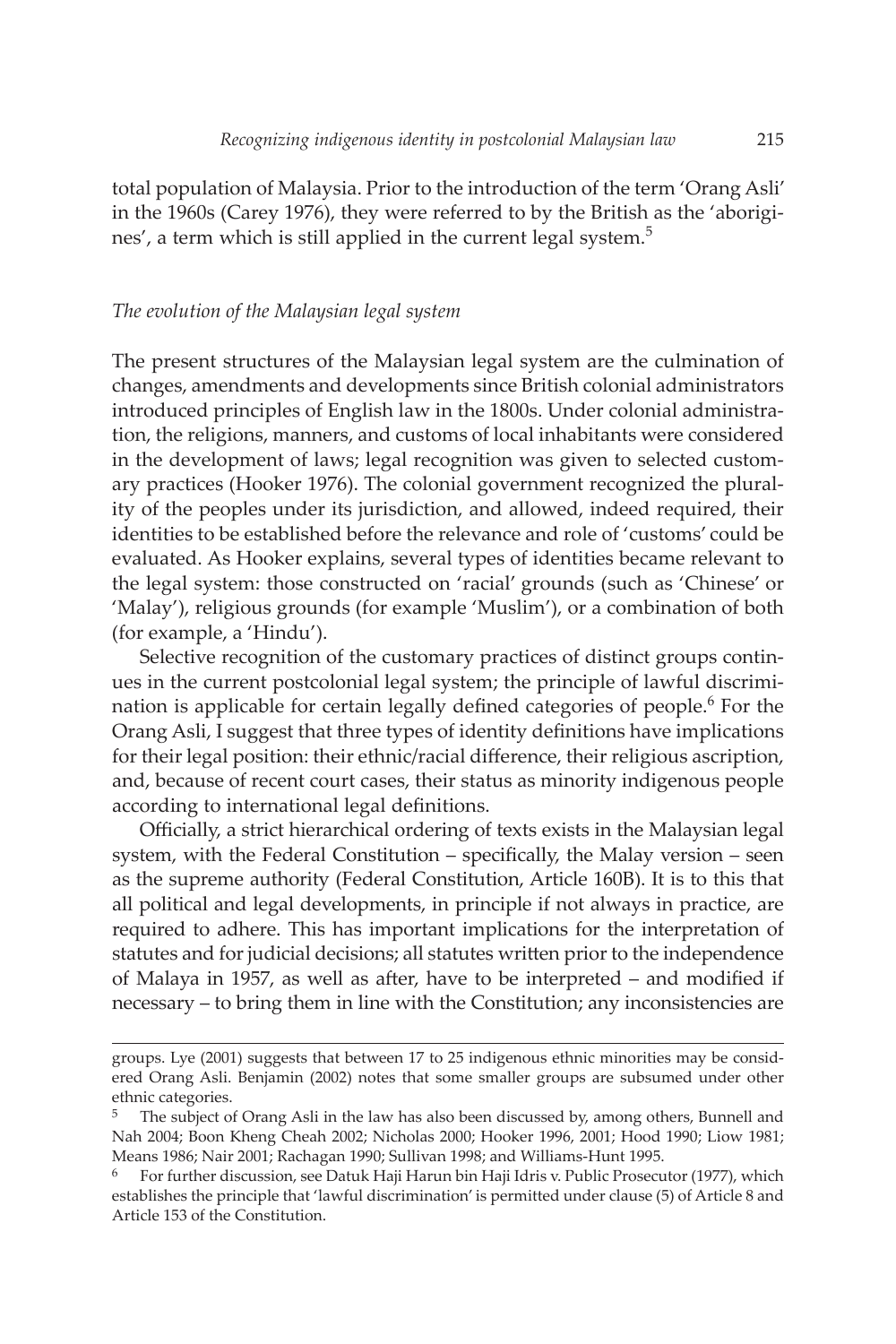made void.<sup>7</sup> The Constitution sets out the roles of federal and state governments, divides powers of the executive, legislative and judiciary, $^8$  and outlines the fundamental freedoms of the peoples of the Malaysian nation-state. Because of the separation of powers, space is constructed for judicial courts to arbitrate between citizens, organizations, and members of the executive.<sup>9</sup>

Nevertheless, there are limits on the supremacy of the Constitution. Firstly, there are provisions that allow for it to be amended. This is accomplished through a two-thirds majority vote in Parliament and the assent of the constitutional monarch (the Yang Di-Pertuan Agong). Indeed, since its initial form in 1957, numerous changes have been made (Hoong Phun Lee 1995). Secondly, the Constitution is a text requiring application and interpretation. Judges therefore play a significant role, particularly when these interpretations are contested in the courts.<sup>10</sup>

Laws are legislated by Parliament at the federal level, and by state legislative assemblies at the state level. The former have the power to enact laws on issues identified in List I of the Ninth Schedule of the Federal Constitution, while the latter can enact laws as listed in List II of the Ninth Schedule, which pertain mostly to Islam, land, agriculture, forestry and local government. At the federal level, bills have to be passed by the Senate and the House of Representatives, and given assent by the constitutional monarch.

The precise definition and meaning of rights are established through court cases, which require direct application of written laws. The Malaysian legal system operates on the principle of *stare decisis*, that is, the hierarchical system of binding judicial precedent.<sup>11</sup> In Malaysian law, as in English common law, the decisions of higher courts are binding upon lower courts, such that the Federal Court is the ultimate authority, followed by the Court of Appeal, and the High Courts of Peninsular Malaysia and of Sabah and Sarawak.<sup>12</sup> Specific contests over land are judged by the High Court in the first instance, and

11 See Public Prosecutor v. Datuk Tan Cheng Swee & Anor ([1980] 1 LNS 58).

<sup>7</sup> Federal Constitution, Article 4(1); Article 162(6). This was affirmed in relation to the Aboriginal Peoples Act of 1954 in the Sagong Tasi Court of Appeal judgement discussed below.

<sup>8</sup> This allows for the judiciary to decide upon cases where the executive – for example, the federal government and all state governments – are plaintiffs, appellants or defendants.

<sup>9</sup> However, the independence of the judiciary has come under severe criticism from the 1980s up to the present (see Harding 1990; Case 1991).

<sup>&</sup>lt;sup>10</sup> Tun Mohamed Suffian 1976. As Gopal Sri Ram JCA eloquently articulated, in Repco Holdings Berhad v. Public Prosecutor ([1997] 3 MLJ 681), 'Our Federal Constitution is a living document written for all time. Its language compresses within it ideas that are manifold and concepts that are multifaceted. The task of the judicial interpreter of such a document is not to place it in a coffin and nail the lid but to breathe life into it and to give effect to the full breadth and width of its great language.'

<sup>12</sup> These are followed by the Subordinate Courts, which, in the case of Peninsular Malaysia, are the Sessions Courts, Magistrates' Courts, Small Claims Courts, and Penghulu Courts. In addition, Syariah courts are subordinate to the Superior Courts (Mei Pheng Lee 2001).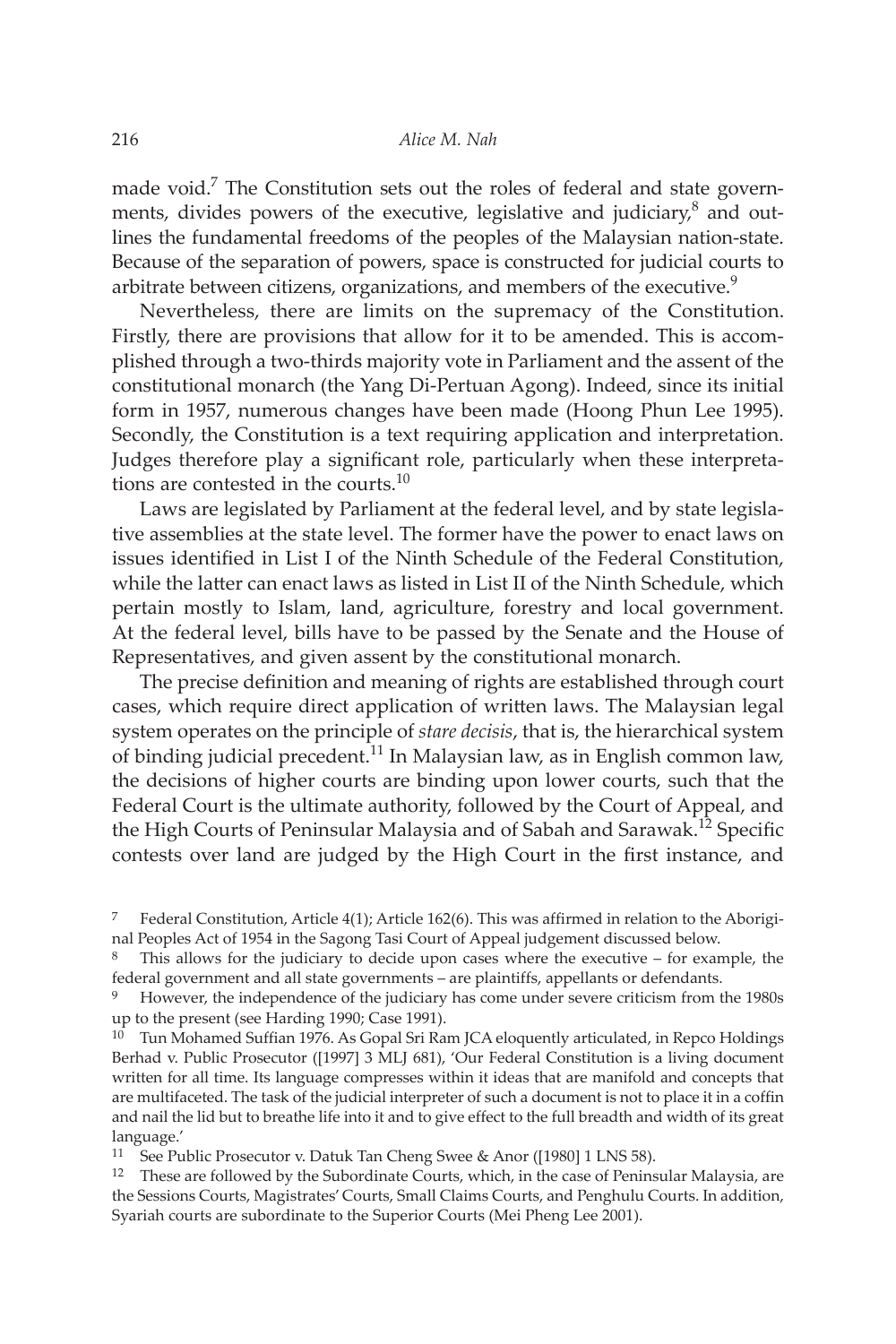may be brought for appeal to the Court of Appeal and thence to the Federal Court. At the High Court, these cases are decided on a balance of probabilities by a judge acting as trier of fact. In Sabah and Sarawak, Native Courts have jurisdiction over matters concerning 'native customs', where the parties are natives; there is no parallel system in Peninsular Malaysia. Across the whole of Malaysia, however, there are Syariah courts, which have jurisdiction over Islamic law.

#### *Orang Asli in the Federal Constitution*

In the current version of the Constitution, the 'aborigine' (in the Malay text, *orang asli*) is recognized as a separate legal entity from the 'Malay' (Orang Melayu) and the 'natives' (*bumiputra*) of Sabah and Sarawak (see Figure 1). As such, 'aborigines' may not claim legal rights given to 'Malays' and vice versa.<sup>13</sup> The 'aborigine' is defined in Article 160(2) of the Constitution as 'an aborigine of the Malay Peninsula', highlighting its minority location within a geographically imagined 'Malay' broader territory. There are two important implications of this brief and tautological definition. Firstly, it places greater emphasis on the Aboriginal People's Act (Act 134) definition of 'aborigine', as evident in the Koperasi Kijang Mas and Sagong Tasi cases. For the latter case in particular, the Temuan Orang Asli who brought their case to court had their identity, within the meaning of Act 134, challenged.<sup>14</sup> Secondly, as it is the definition in Act 134 that gives meaning to the legal term 'aborigine', a change in legal definition of this class of persons may be effected without the safeguards and procedures given to the legal definition of 'Malay' and 'native' of Sabah and Sarawak, which are both defined in the Constitution (Rachagan 1990).

When comparing the definitions of various indigenous groups in the Constitution (as supported by relevant statutes), therefore, it becomes apparent that they are based on different criteria. As stated, the definition of 'aborigine' relies on the Act 134 definition, which places importance on aboriginal practices (language, customs, beliefs and 'way of life'), inclusion in an aboriginal community, and to some extent on ancestry.<sup>15</sup> A 'native' of Sabah and Sarawak,

13 This was a matter emphasized in the Sagong Tasi case.

14 Specifically, they were recognized as aboriginal Temuan people, but were challenged as to whether they still practised 'Temuan culture', as evidenced by their speaking an aboriginal language, following 'an aboriginal way of life', and adhering to 'aboriginal customs and beliefs', which are requirements stipulated in the Act 134 definition. Qualifying for the Act 134 definition thus established the plaintiffs' rights under statutory law. It is interesting to note that in the Koperasi Kijang Mas, Adong Kuwau and Sagong Tasi cases, administrative recognition of the plaintiffs by the Jabatan Hal-Ehwal Orang Asli (JHEOA) (evidenced by its prior dealings with them) was part of how their identity as Orang Asli was 'proven'.

15 It also allows for individuals 'of any race' adopted by aborigines to be considered aborigine if they still practice an 'aboriginal way of life' and are accepted into an aboriginal community.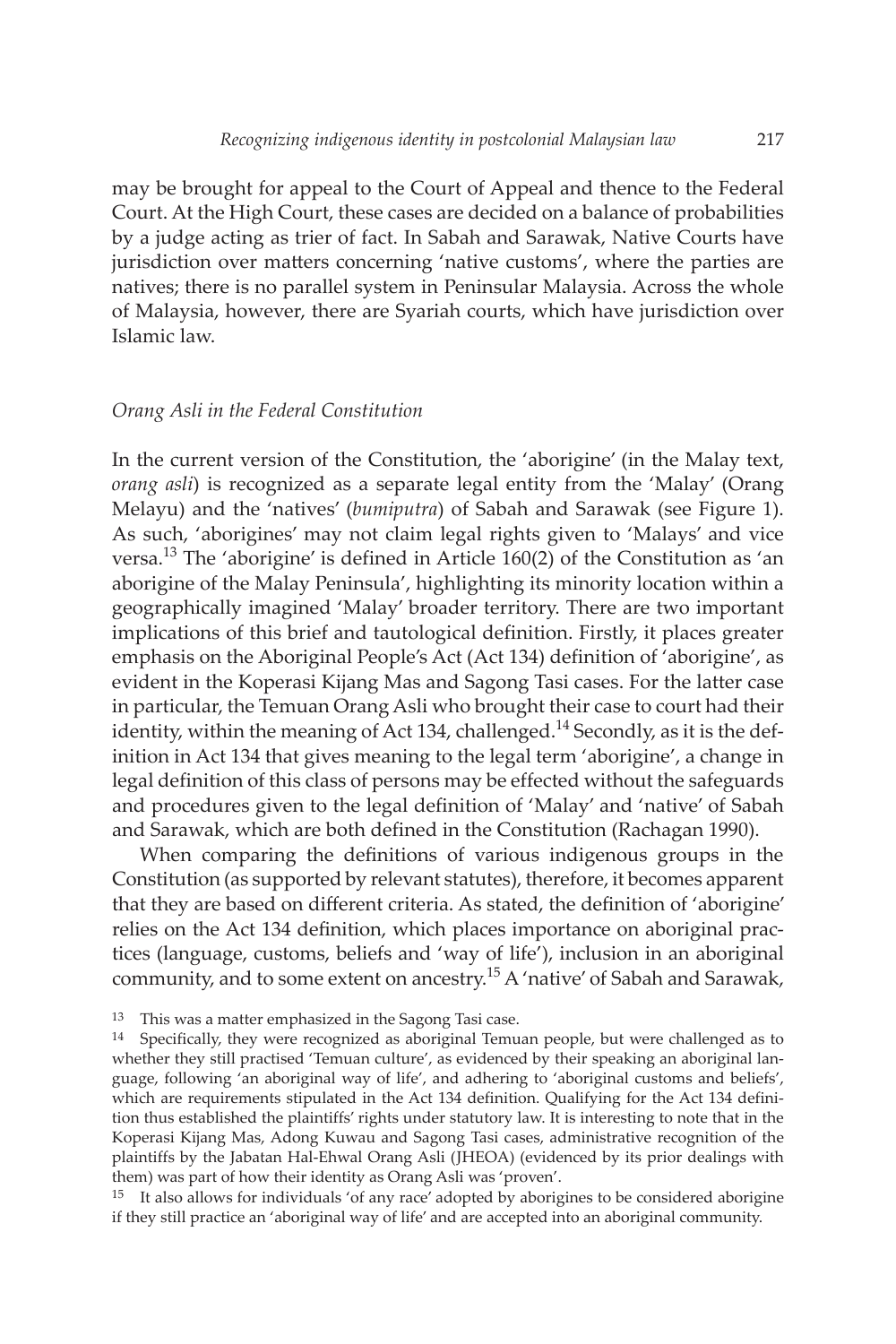| Category                   | Authority                                                                                                | Definition                                                                                                                                                                                                                                                                                                                                                                                                                                                                                                                                                                                          |
|----------------------------|----------------------------------------------------------------------------------------------------------|-----------------------------------------------------------------------------------------------------------------------------------------------------------------------------------------------------------------------------------------------------------------------------------------------------------------------------------------------------------------------------------------------------------------------------------------------------------------------------------------------------------------------------------------------------------------------------------------------------|
| Aborigine<br>(orang asli)  | Federal Constitution,<br>Article 160 (2)<br>Aboriginal Peoples<br>Act (1954, revised<br>1974), Section 3 | 'an aborigine of the Malay Peninsula'                                                                                                                                                                                                                                                                                                                                                                                                                                                                                                                                                               |
|                            |                                                                                                          | $(1)$ + In this Act an aborigine is –                                                                                                                                                                                                                                                                                                                                                                                                                                                                                                                                                               |
|                            |                                                                                                          | any person whose male parent is or was a mem-<br>ber of an aboriginal ethnic group, who speaks<br>an aboriginal language and habitually follows<br>an aboriginal way of life and aboriginal customs<br>and beliefs, and includes a descendant through<br>males of such persons;                                                                                                                                                                                                                                                                                                                     |
|                            |                                                                                                          | any person of any race adopted when an infant<br>by aborigines who has been brought up as an<br>aborigine, habitually speaks an aboriginal lan-<br>guage, habitually follows an aboriginal way of<br>life and aboriginal customs and beliefs and is<br>a member of an aboriginal community; or the<br>child of any union between an aboriginal female<br>and a male of another race, provided that the<br>child habitually speaks an aboriginal language,<br>habitually follows an aboriginal way of life and<br>aboriginal customs and beliefs and remains a<br>member of an aboriginal community. |
|                            |                                                                                                          | (2) Any aborigine who by reason of conversion<br>to any religion or for any other reason ceases to<br>adhere to aboriginal beliefs but who continues to<br>follow an aboriginal way of life and aboriginal<br>customs or speaks an aboriginal language shall<br>not be deemed to have ceased to be an aborigine<br>by reason only of practising that religion.                                                                                                                                                                                                                                      |
|                            |                                                                                                          | (3) Any question whether any person is or is not<br>an aborigine shall be decided by the Minister.                                                                                                                                                                                                                                                                                                                                                                                                                                                                                                  |
| Malay<br>(Orang<br>Melayu) | Federal Constitution,<br>Article 160                                                                     | 'Malay' means a person who professes the reli-<br>gion of Islam, habitually speaks the Malay lan-<br>guage, conforms to Malay customs and -                                                                                                                                                                                                                                                                                                                                                                                                                                                         |
|                            |                                                                                                          | was born before Merdeka Day in the Fede-<br>a)<br>ration or in Singapore or born of parents<br>one of whom was born in the Federation<br>or in Singapore, or is on that day domi-<br>ciled in the Federation or in Singapore; or                                                                                                                                                                                                                                                                                                                                                                    |
|                            |                                                                                                          | is the issue of such a person;<br>b)                                                                                                                                                                                                                                                                                                                                                                                                                                                                                                                                                                |

Figure 1. Definitions of identity in the Malaysian legal system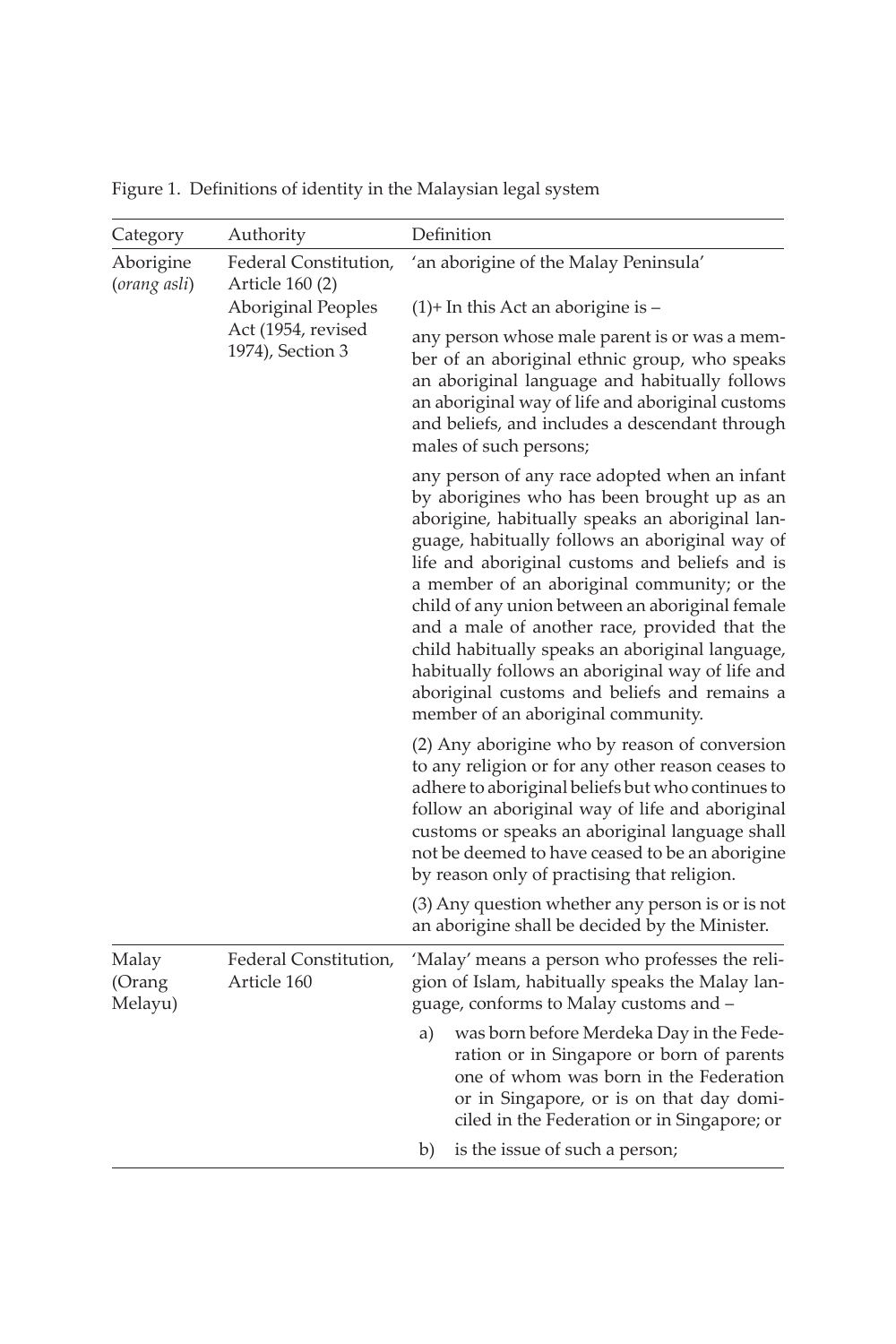| <b>Natives</b><br>(bumiputra)<br>of Sabah and<br>Sarawak | Federal Constitution,<br>Article 161A (6) and (7) | (6) In this Article 'native' means - |                                                                                                                                                                                                                                                                                                                                                                                                                                                     |
|----------------------------------------------------------|---------------------------------------------------|--------------------------------------|-----------------------------------------------------------------------------------------------------------------------------------------------------------------------------------------------------------------------------------------------------------------------------------------------------------------------------------------------------------------------------------------------------------------------------------------------------|
|                                                          |                                                   | a)                                   | In relation to Sarawak, a person who is<br>a citizen and either belongs to one of the<br>races specified in Clause (7) as indigenous<br>to the State or is of mixed blood deriving<br>exclusively from those races, and                                                                                                                                                                                                                             |
|                                                          |                                                   | b)                                   | In relation to Sabah, a person who is a citi-<br>zen, is the child or grandchild of a person<br>of a race indigenous to Sabah, and was<br>born (whether on or after Malaysia Day or<br>not) either in Sabah or to a father domi-<br>ciled in Sabah at the time of the birth.                                                                                                                                                                        |
|                                                          |                                                   |                                      | (7) The races to be treated for the purposes of the<br>definition of 'native' in Clause (6) as indigenous<br>to Sarawak are the Bukitans, Bisayahs, Dusuns,<br>Sea Dayaks, Land Dayaks, Kadayans, Kalab-<br>its, Kayans, Kenyahs (including Sabups and<br>Sipengs), Kajangs (including Sekapans, Keja-<br>mans, Lahanans, Punans, Tanjongs and Kanow-<br>its), Lugats, Lisums, Malays, Melanos, Muruts,<br>Penans, Sians, Tagals, Tabuns and Ukits. |

Sources: Federal Constitution (as of 10 September 2002), Aboriginal Peoples Act (1954, revised 1974)

on the other hand, is defined by ancestry or 'race', while the definition of 'Malay' is based purely on socio-religious practice, and not ancestry or race (see also Mohd Salleh 1986). This has implications for the citizens of Malaysia in general and the Orang Asli in particular. It is possible that individuals can be legally reclassified as 'Malay' when they fulfil the three-pronged criteria of converting to Islam, taking on 'Malay customs', and demonstrating proficiency in the Malay language, a matter that already occurs on a social and political basis.<sup>16</sup> As Tun Mohamed Suffian (1976:291) explains, 'to be a Malay for the purposes of the Constitution you need not be of Malay ethnic origin. An Indian is Malay if he professes the Muslim religion, habitually speaks Malay and conforms to Malay custom'; the same applies for Chinese and other ethnic groups in Malaysia. In 'becoming Malay', these different ethnic groups 'become' indigenous, and are legally qualified to receive *bumiputra* privileges and 'special rights' as Malays. For Orang Asli, whose legal definition as 'aborigine' is derived primarily from a demonstration that they still practise an aboriginal 'way of life', they stand to lose their legal identity as aborigines if they convert to Islam, speak Malay, and replace the practice of aboriginal customs with the practice of Malay customs. In contrast, no one can 'become'

<sup>16</sup> Nicholas 1996; Dentan et al. 1997; Dentan 1997.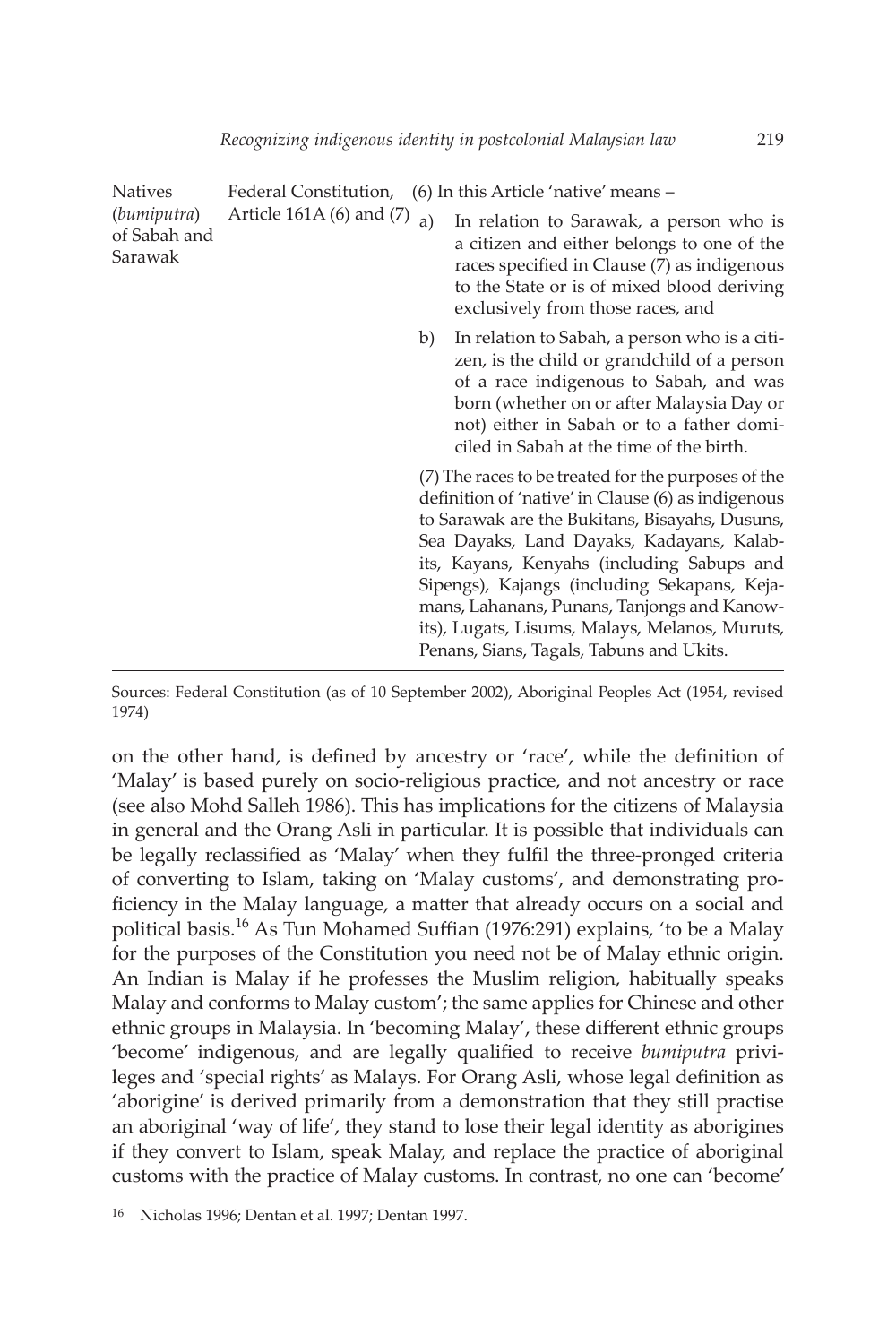an 'aborigine' or 'become' a 'native' of Sabah and Sarawak by changing their socio-religious practices alone.<sup>17</sup>

The 'aborigines' are mentioned three times in the Constitution (See Figure 2). Firstly, the 'welfare of the aborigines' is outlined as a 'federal' subject, and therefore a matter over which the federal government, rather than state governments, has responsibility.<sup>18</sup> This means that the role of law making in relation to the Orang Asli lies in the hands of Parliament rather than the legislature of any state. Secondly, the constitutional monarch can appoint members to the Senate who 'are capable of representing the interests of aborigines'.<sup>19</sup> It is under this provision that the role of the Orang Asli Senator was created; significantly, it is an appointed rather than elected role  $^{20}$ 

Thirdly, the Constitution allows for special provisions applicable to all Orang Asli. According to common-law interpretations of Article 8(5)(c), these special provisions do not jeopardize the principle of equality before the law. This Article was discussed in two different significant court cases. In the Adong Kuwau High Court judgement, the presiding judge Mokhtar Sidin JCA interpreted Article 8(5)(c) to mean that 'the aboriginal people of Malaysia [enjoy] a special position'. In the High Court ruling for Sagong Tasi ([2002] 2 CLJ 543, pp. 555, 575), Judge Mohd Noor Ahmad J. noted that this Article, along with other constitutional and statutory provisions, supported the claim that both state and federal governments owe fiduciary duties to the Orang Asli, for which losses in consequence of the breach 'must be made  $good'.<sup>21</sup>$ 

<sup>&</sup>lt;sup>17</sup> The social, political and legal permeability of Malay ethnicity creates unease among the Orang Asli, who are wary that ascription to Islam (with concomitant changes in lifestyle) potentially results in a change of identity from 'Orang Asli' to 'Malay', a matter that is recognized and allowed for in the legal framework (see Nah 2004 for further discussion). It must be noted, however, that it is not as easy to 'exit' Malayness.

<sup>18</sup> See Article 74 and 77, Item 16; List I – Federal List, Ninth Schedule. Significantly, it is important to note that the 'welfare of the aborigines' under the aegis of the federal government does not extend to matters concerning land, over which state governments continue to hold authority. This creates legal difficulties for the Orang Asli in relation to land, a matter covered in greater depth below.

<sup>&</sup>lt;sup>19</sup> Article  $45(2)$ . In addition, he can appoint other representatives of racial minorities to the Senate, as well as individuals seen to have performed distinguished public, professional or social services.

<sup>20</sup> See Nah (2004) and Nicholas (2000) for further discussion.

<sup>&</sup>lt;sup>21</sup> At the time of writing, this is being contested at the Federal Court.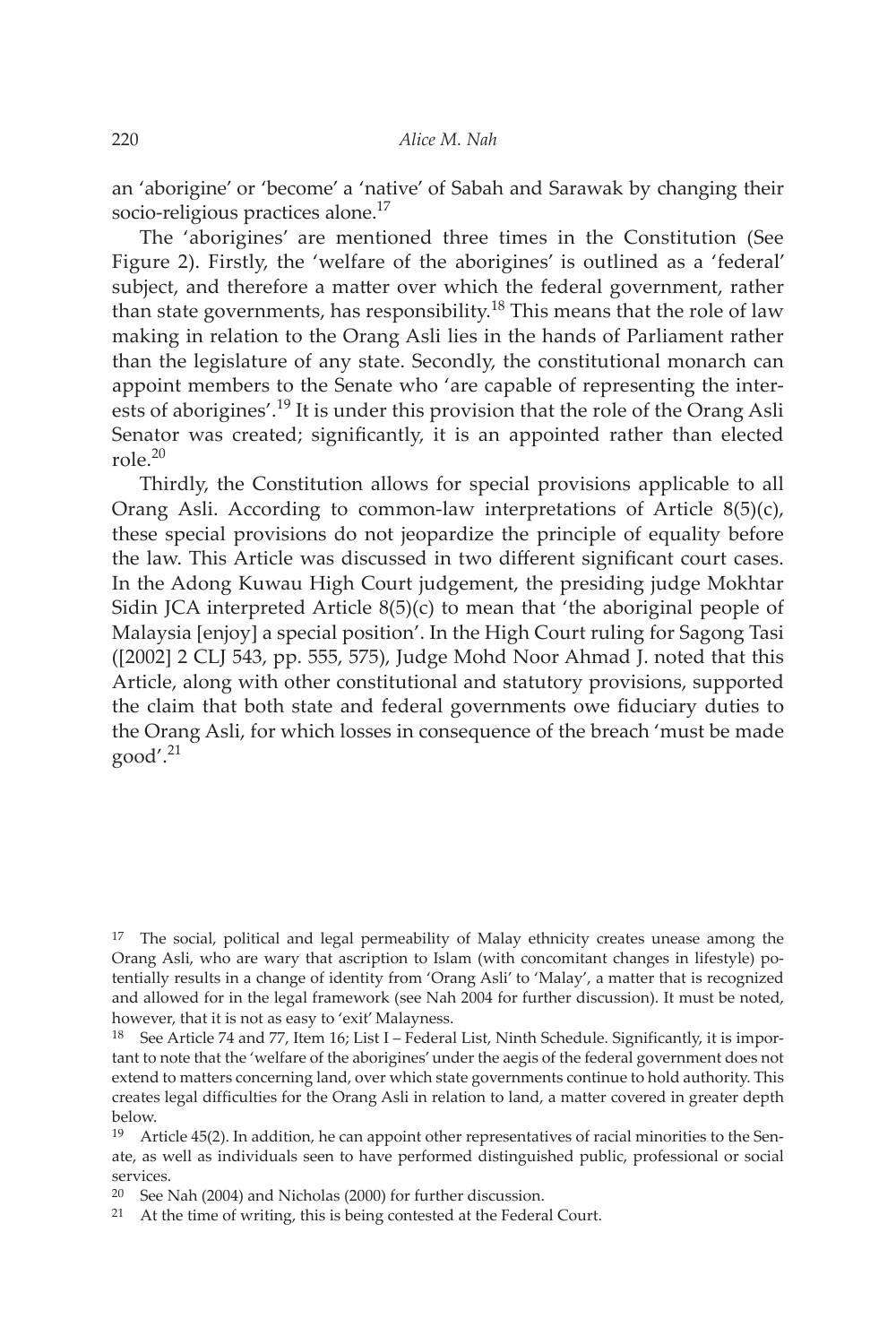Figure 2. 'Aborigines' ('orang asli') in the Federal Constitution

| Article 8          | (1) All persons are equal before the law and entitled to the equal<br>protection of the law.                                                                                                                                                                                                                                                                                                                                                                                              |  |  |
|--------------------|-------------------------------------------------------------------------------------------------------------------------------------------------------------------------------------------------------------------------------------------------------------------------------------------------------------------------------------------------------------------------------------------------------------------------------------------------------------------------------------------|--|--|
|                    | (2) Except as expressly authorized by this Constitution, there shall<br>be no discrimination against citizens on the ground only of reli-<br>gion, race, descent or place of birth in any law or in the appoint-<br>ment to any office or employment under a public authority or in<br>the administration of any law relating to the acquisition, holding<br>or disposition of property or the establishing or carrying on of<br>any trade, business, profession, vocation or employment. |  |  |
|                    | []                                                                                                                                                                                                                                                                                                                                                                                                                                                                                        |  |  |
|                    | (5) This Article does not invalidate or prohibit –                                                                                                                                                                                                                                                                                                                                                                                                                                        |  |  |
|                    | $[\ldots]$                                                                                                                                                                                                                                                                                                                                                                                                                                                                                |  |  |
|                    | a)<br>any provision for the protection, well-being or advancement<br>of the aboriginal peoples of the Malay Peninsula (including<br>the reservation of land) or the reservation to aborigines of<br>a reasonable proportion of suitable positions in the public<br>service [].                                                                                                                                                                                                            |  |  |
| Article 45(2)      | The members to be appointed by the Yang di-Pertuan Agong shall<br>be persons who in his opinion have rendered distinguished pub-<br>lic service or have achieved distinction in the professions, com-<br>merce, industry, agriculture, cultural activities or social service or<br>are representatives of racial minorities or are capable of repre-<br>senting the interests of aborigines.                                                                                              |  |  |
| Article 74 and 77, | [Article $74(1)$ ] Parliament may make laws with respect to any of                                                                                                                                                                                                                                                                                                                                                                                                                        |  |  |
| Item 16, List      | the matters enumerated in the Federal List [List I][]                                                                                                                                                                                                                                                                                                                                                                                                                                     |  |  |
| I – Federal List,  | [List I, at Item 16 reads] 'Welfare of the Aborigines'                                                                                                                                                                                                                                                                                                                                                                                                                                    |  |  |
| Ninth Schedule.    | Note: Article 77 states that the Legislature of a State does not have the<br>power to make laws on matters enumerated in the Ninth Schedule over<br>which Parliament has the power to make laws.                                                                                                                                                                                                                                                                                          |  |  |

Source: Federal Constitution as of 10 September 2002

## *Absences in the Constitution*

Of great import are the ways in which 'the aborigines' are not mentioned, when 'Malays' and the natives of Sabah and Sarawak are. For example, there are restrictions on Parliament as to the making of laws that touch upon Islamic law and Malay customs, as well as to native customs or laws in Sabah and Sarawak (Article 76, Article 150 (6A)), but not with regard to aboriginal customs. For the natives of Sabah and Sarawak specifically, the legislatures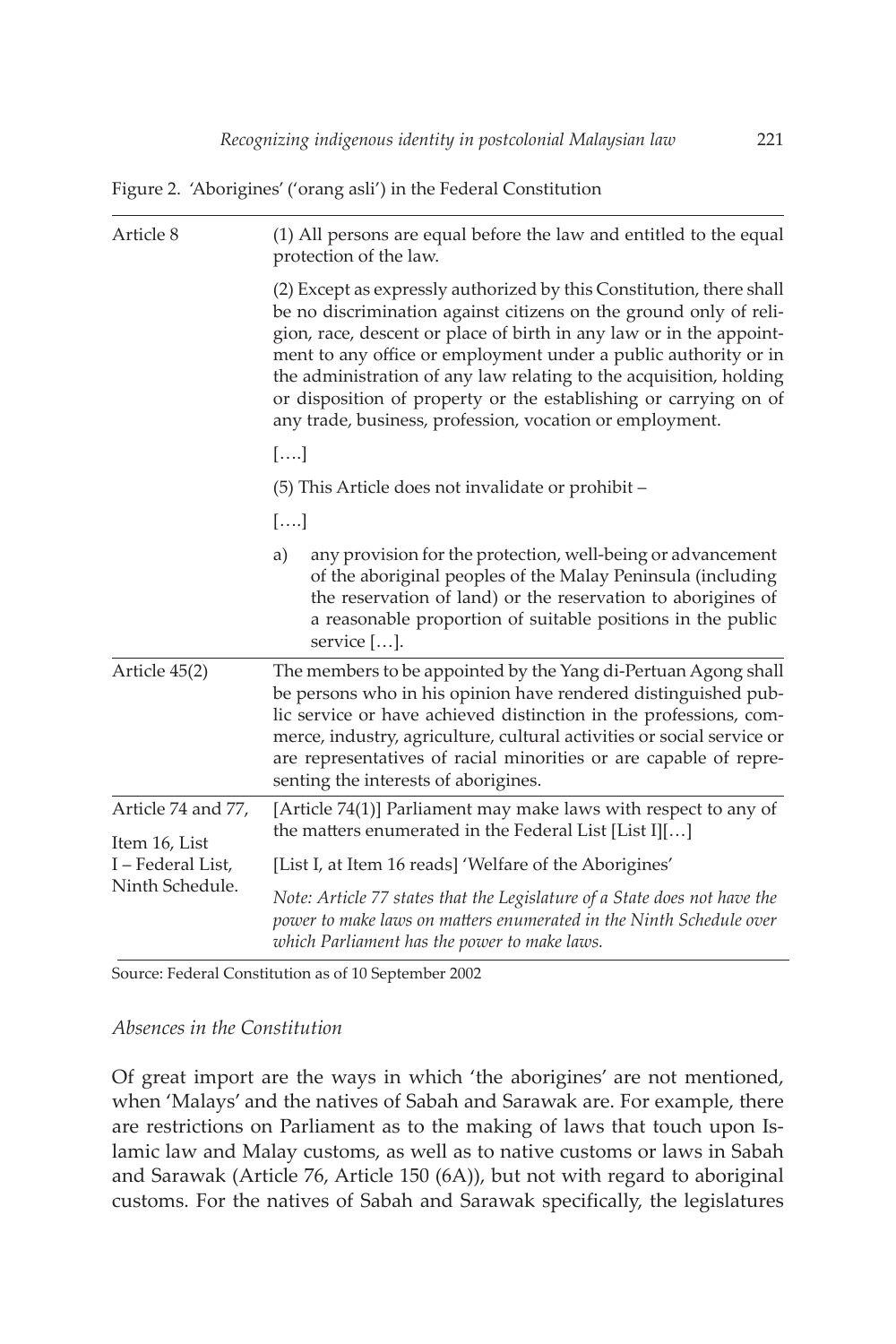of the state governments of Sabah and Sarawak are allowed to make laws with respect to native law and custom as well as to native procedure of native courts (see Article 74(20) and the Ninth Schedule, List IIA, Item 13), while the legislatures of states in the Peninsula, where all the Orang Asli are found, are not. This has allowed the natives of Sabah and Sarawak some recognition of rights to their customary lands that the Orang Asli did/do not enjoy.<sup>22</sup>

As detailed in Article 89(6), both 'Malays' and 'natives' are also given special privileges with regard to Malay Reservations Land that the 'aborigines' are excluded from.<sup>23</sup> Malay Reservations Land, unlike 'aboriginal reserves', 'aboriginal areas', or 'aboriginal inhabited places' as legally recognized in Act 134, are specially protected in the Constitution. Specifically, Malay Reservations Land can only be degazetted by state enactments passed by a two-thirds majority vote in state legislative assemblies and a two-thirds majority vote approval by resolution of Parliament (Article 89(1)), which offers these lands stronger protection.<sup>24</sup>

Symbolically, perhaps the most significant absence of the 'aborigines' in the Constitution, when compared to Malays and the natives of Sabah and Sarawak, is Article 153 of the Federal Constitution, which reads:

It shall be the responsibility of the Yang di-Pertuan Agong to safeguard the special position of the Malays and natives of any of the states of Sabah and Sarawak and the legitimate interests of other communities in accordance with the provisions of this Article.

The aborigines are noticeably missing in this provision, an absence repeated in state-level constitutions which hold parallel articles. This is significant, for it is this constitutional provision that is the basis for justifying positive discrimination for the *bumiputra*, the most notable implementation being the New Economic Policy (NEP). This absence has created some ambiguity and debate over whether the Orang Asli are, in fact, *bumiputr*a.<sup>25</sup>

<sup>&</sup>lt;sup>22</sup> This does not mean that they enjoy security over their native lands (see King 1995).

<sup>23</sup> This was confirmed in Sagong Tasi case (Sagong Tasi & Ors v. Kerajaan Negeri Selangor & Ors ([2002] 2 CLJ 543, p. 576)), in which the judge specifically ruled that: 'Article 89 when read as a whole does not include the aboriginal people of the Malay Peninsula because the word 'natives' appearing in sub-Article (6) is defined in Article 161A(6) to mean the natives of Sabah and Sarawak. If it is meant to be otherwise the word 'aborigines' would have been used in the sub-art.' 24 Not only are 'aboriginal reserves', 'aboriginal areas', or 'aboriginal inhabited places' not given constitutional recognition, Act 134 also stipulates that they may be gazetted and that the gazettement can be revoked by state authorities (without the involvement of Parliament).

 $25$  Further discussed in Nah 2004; Dentan et al. 1997; see also note 3.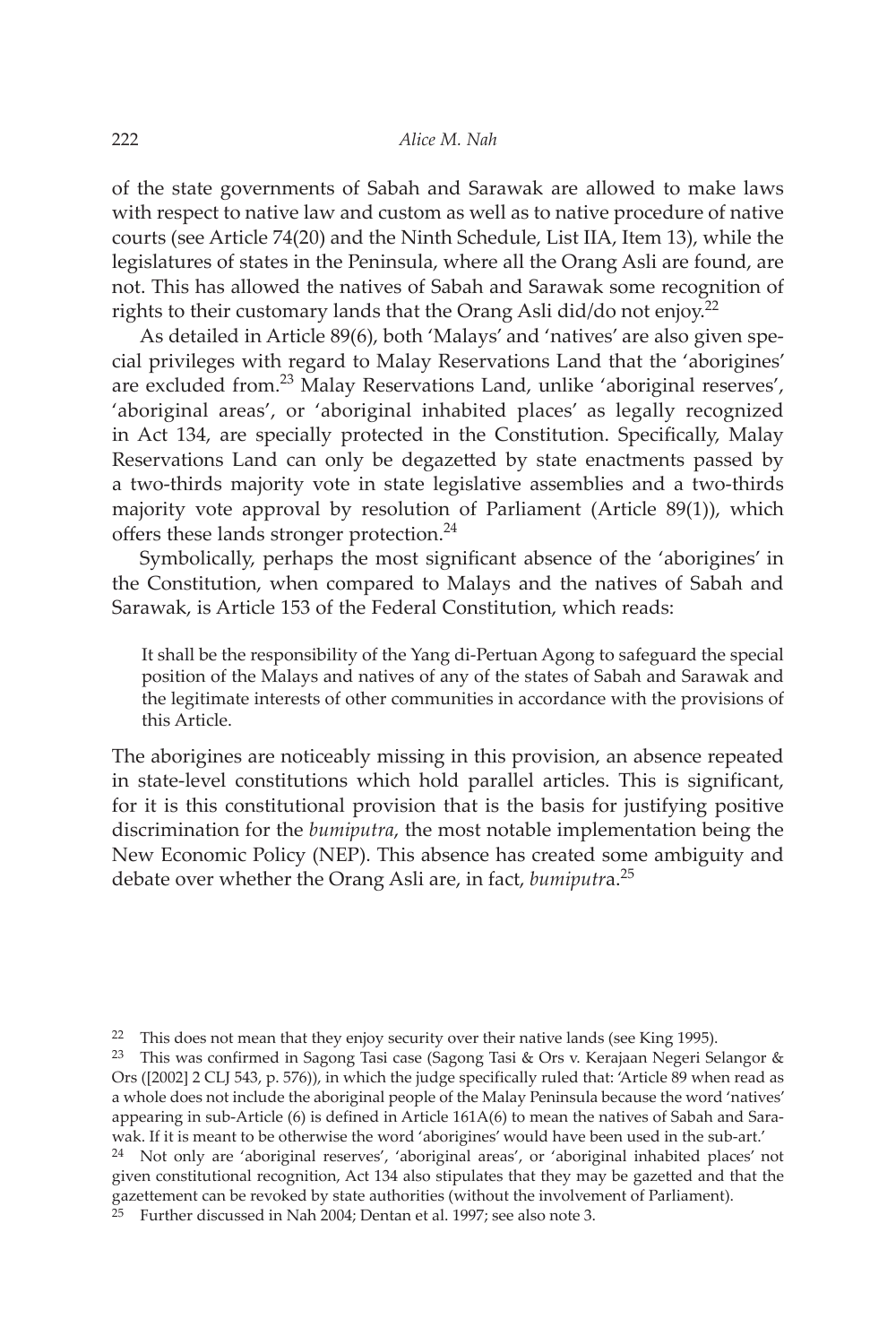#### *Other constitutional provisions: religion and property*

Freedom of religion is guaranteed in Article 3(1) and Article 11 of the Constitution for all non-Muslims, as is freedom of peaceful assembly in Article 10(1) (b) and the right of individuals not to receive instruction or take part in any ceremony or act of worship other than his/her own (Article 12(3)).<sup>26</sup> Orang Asli who have converted to Islam become subject to Islamic law, over which the legislatures of state governments have jurisdiction (Federal Constitution, Ninth Schedule, List II, Item 1), which is vested in Syariah courts.<sup>27</sup> In addition to this, the Constitution allows for state and federal laws to be passed that control or restrict the propagation of non-Muslim religious doctrines among Muslims (Article 11(4)). Furthermore, each state has laws that empower state Islamic departments to regulate the activities of Muslims, a significant one being the observation of the fasting month, Ramadan. $^{28}$ 

Last but not least, proprietary rights are protected under Article 13, of which sub-Article 1 reads: 'No person shall be deprived of property save in accordance with law' and sub-Article 2 reads: 'No law shall provide for the compulsory acquisition or use of property without adequate compensation'. These have been interpreted in the Adong Kuwau and Sagong Tasi rulings to encompass the protection of native title (further discussed below).

#### *Statutory rights: the Aboriginal Peoples Act (1954, revised 1974)*

Aborigines are human beings with human reactions, and the idea of this [1953 Aboriginal Peoples] Bill is to provide for their protection as human beings and not as museum pieces or exhibits. (Dato' Onn bin Ja'afar, speech to the Legislative Council of the Federation of Malaya, 25 November 1953 (*Report select committee* 1954)).

Also known as Act 134, the Aboriginal Peoples Act came into force in 1954, when British administrators were waging war against Communism in the Peninsula.<sup>29</sup> The historical milieu within which this Act was created is of great significance to its content and to its contemporary impact on the Orang Asli. During the Emergency Period from 1948 to 1960, communist insurgents ad-

<sup>&</sup>lt;sup>26</sup> In relation to Article 12(3), parental/guardian consent must be obtained for those under 18 years of age, as stated in Article 12(4).

 $27$  Islamic law, when implemented judicially, is largely confined to matters of family law and land practices. However, there are socio-legal effects of Islamization that are often not considered by Orang Asli when they embrace Islam (see Endicott and Dentan 2004).

<sup>&</sup>lt;sup>28</sup> Because Orang Asli are often mistaken as Malays due to their similarities in physical appearance, there have been many occasions where they were (almost) found in breach of the law by state Islamic departments for not fasting during Ramadan (Nah 2004).

<sup>&</sup>lt;sup>29</sup> Act 134 was later revised in 1967 and 1974. It is based on the Aboriginal Peoples Bill of 1953.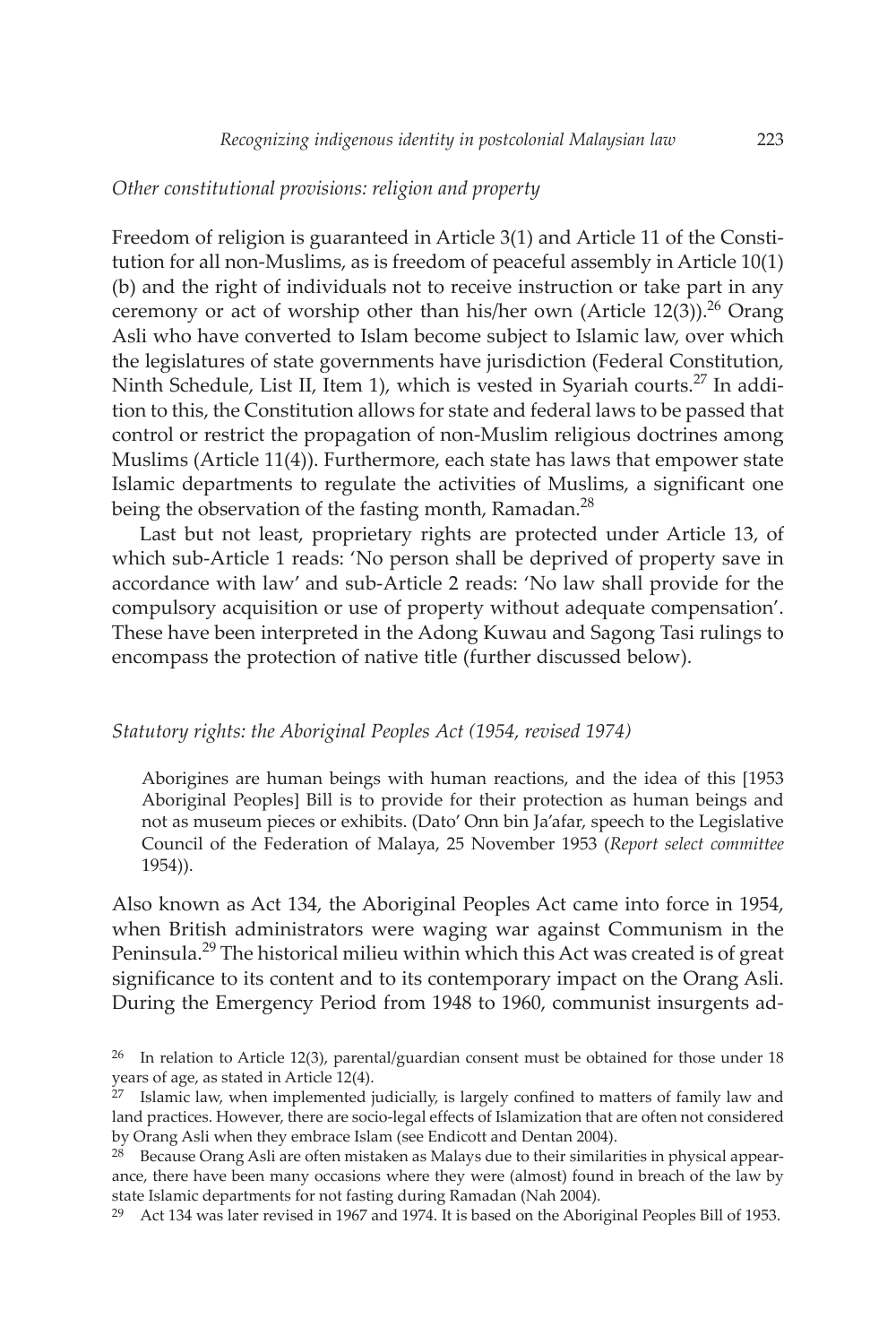opted guerrilla warfare tactics and established their bases in jungle areas in order to avoid detection. As the jungle was the province of the aborigines, the insurgents relied on aborigines in order to survive, and thus the loyalty of the aborigines was deemed crucial to the outcome of this confrontation. Measures were taken by British administrators to extend 'protection' to aboriginal groups while keeping them away from communist influence.<sup>30</sup> When initial drafts of this Act (then known as the Aboriginal Peoples Ordinance) were first reviewed by the Select Committee of the Legislative Council on 27 January  $1954<sub>1</sub><sup>31</sup>$  its main principle and aims were outlined as follows:

to ensure that the aborigines were protected from unscrupulous exploitation, to safeguard their tribal organization and way of life from the too rapid advance of civilization and to remove any obstacles which might hinder their gradual advancement along the lines best suited to them in accordance with their changing environment.<sup>32</sup>

The introduction of the Ordinance in 1954 was a significant milestone in the administration of the Orang Asli, for this was the first time that the federal government officially declared its responsibility towards them (Jimin et al. 1983).

In addition to giving meaning to the precise definition of 'aborigine' (see Figure 1), this Act gives extensive powers to the Department of Orang Asli Affairs (Jabatan Hal-Ehwal Orang Asli, JHEOA), a federal body established during the fight against Communism, that is currently responsible for the welfare of the Orang Asli. For example, the JHEOA has ultimate authority to decide whether a specific individual is deemed an 'aborigine' (Section 3(3)); it must approve all dealings in land by aborigines (Section 9); it can prevent any person or class of persons from entering aboriginal areas and reserves (Section 14); it may detain individuals in such areas which are deemed to be conducting activities detrimental to the welfare of aborigine(s) (Section 15); and it appoints hereditary headmen of aboriginal communities to office (Section 16). The JHEOA is also given powers to impose regulations on a number of practices. These powers are related to land use, the entry of individuals as well as the circulation of information (in a variety of media) into aboriginal spaces, the appointment of headmen, the registration of aborigines, the activities of aborigines within jungle areas, their education and employment, buying and selling of liquor, as well as the terminology by which aborigines are referred to (Section 19).

<sup>31</sup> The content of the law was based on the Perak Aboriginal Enactment of 1939, largely crafted by anthropologist H.D. Noone, which was extended under British administration of the Federated Malay States to Selangor, Negeri Sembilan and Pahang.

32 *Proceedings legislative council* 1954:1. The Select Committee comprised Onn bin Ja'afar, Bukit Gantang, H. Zainal, Tengku Muhammad, Shamsudin B. Nain, A.H.P. Humphreys, Ismail Rahman, and H.M. Eusoff. Invited to the meeting was (then) Adviser on Aborigines, R.O.D. Noone, and the Assistant Legal Draftsman, A.M. Webb.

<sup>30</sup> Carey 1976; Holman 1958; Jimin et al. 1983; Leary 1989; Noone and Holman 1972; Miller 1972.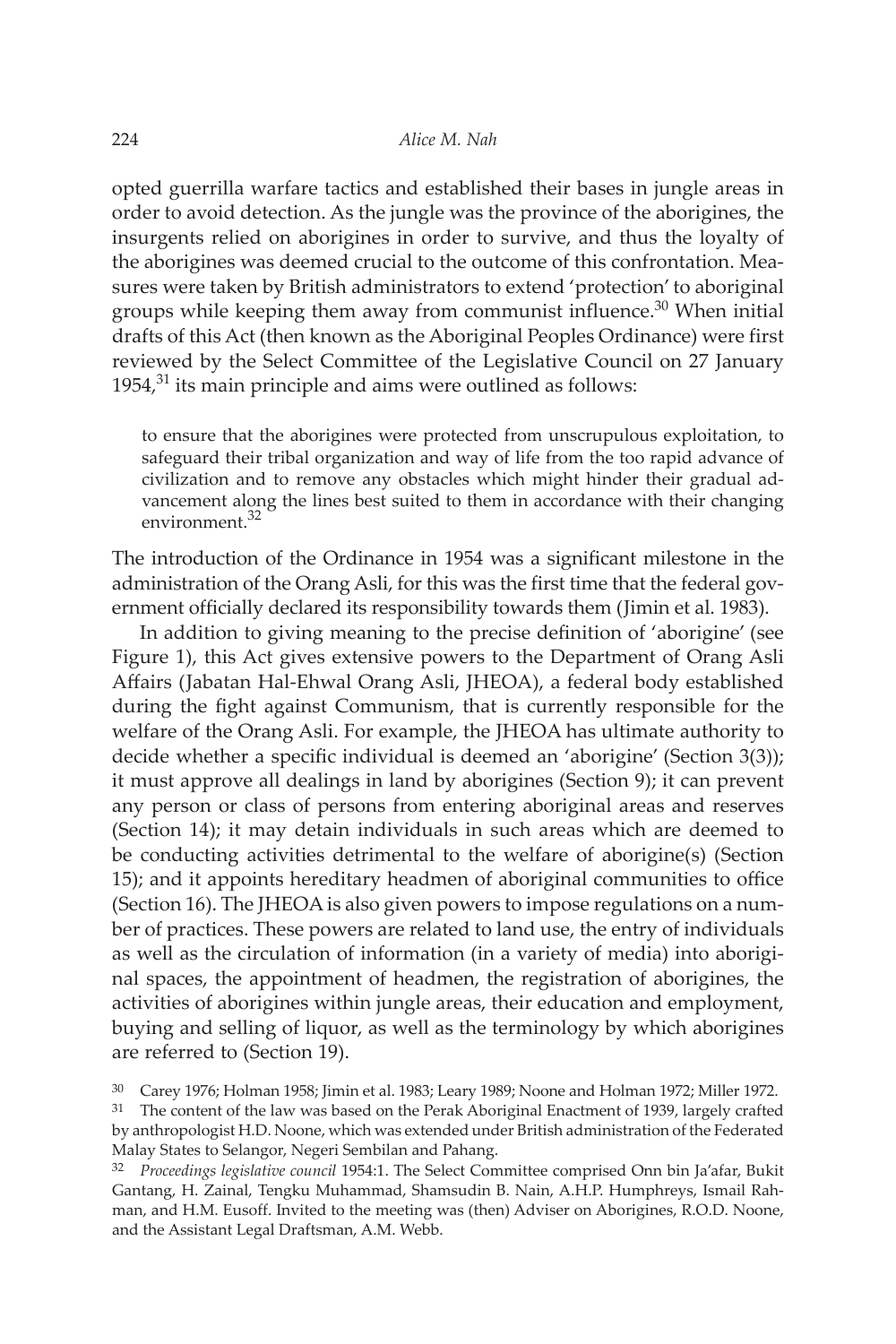Act 134 also reaffirms the role of state authorities in matters relating to land, giving them supreme powers to gazette and to revoke land as 'aboriginal reserve' (Section 7), 'aboriginal area' (Section 6), or 'aboriginal inhabited place', which is in stark contrast to the multiple constitutional protections in place for Malay Reservations Land.<sup>33</sup> State authorities may also order any aboriginal community to leave Malay Reservations Land (Section 10), and have powers to excise, alienate, grant, lease and otherwise dispose of land which aboriginal communities have used – with compensation being limited to fruit and rubber trees (Section 11). $34$  Section 12 further adds that state authorities may grant compensation for losses if land is excised from aboriginal areas or reserves and may pay this to the Director General of the JHEOA to be held in a common fund. $35$ 

Nevertheless, certain protections and 'special rights' are offered to Orang Asli under this Act. For example, they have the right to be present in lands gazetted as 'aboriginal areas' and 'aboriginal reserves', the right not to be excluded from schools, the right not to be obliged to attend any religious instruction without prior parental/guardian consent (Section 17), and the right not to be adopted by non-aboriginal parents except with the consent of the JHEOA (Section 18). Furthermore, the identification of the JHEOA (represented by the Commissioner) as being 'responsible for the general administration, welfare and advancement of aborigines' (Section 4), has been turned around to argue that the federal government owes a fiduciary duty to all Orang Asli. As argued in the Sagong Tasi case, this has become a matter enforceable through the judiciary.

The interpretation of Act 134 in relation to the rights of Orang Asli has been an important consideration in court cases concerning Orang Asli land rights. Prior to these decisions, the application of Act 134 was bittersweet, for it was read and applied in ways that imposed many restrictions upon contemporary Orang Asli even while it codified some statutory rights for them. Certain sections of Act 134 eroded the autonomy of the Orang Asli and it was therefore rightly criticized as being irrelevant, paternalistic and restrictive. Civil society actors repeatedly called for its review if not its outright repeal. However, the application and significance of Act 134 has been re-evaluated and redefined through judicial decisions.

<sup>35</sup> Section 12 was later reinterpreted to bring it in line with protections offered by the Federal Constitution in the Sagong Tasi Court of Appeal judgement, discussed below.

<sup>33</sup> However, Section 7(2i) also states that once land has been declared an 'aboriginal reserve', no land within it can be declared Malay reservations land.

<sup>34</sup> In Adong Kuwau & Ors v. Kerajaan Negeri Johor & Anor ([1997] 1 MLJ 418, p. 431), the presiding High Court judge interpreted that: 'By virtue of [section] 10 [of Act 134], the rights of the aboriginal peoples to occupy and/or collect forest produce overrides Malay reserve land, forest reserve or game reserve. Section 10 reflects the legislature's intention to allow the aboriginal people to lead the type of life they have always led, which has been nomadic and always looking for greener pastures'.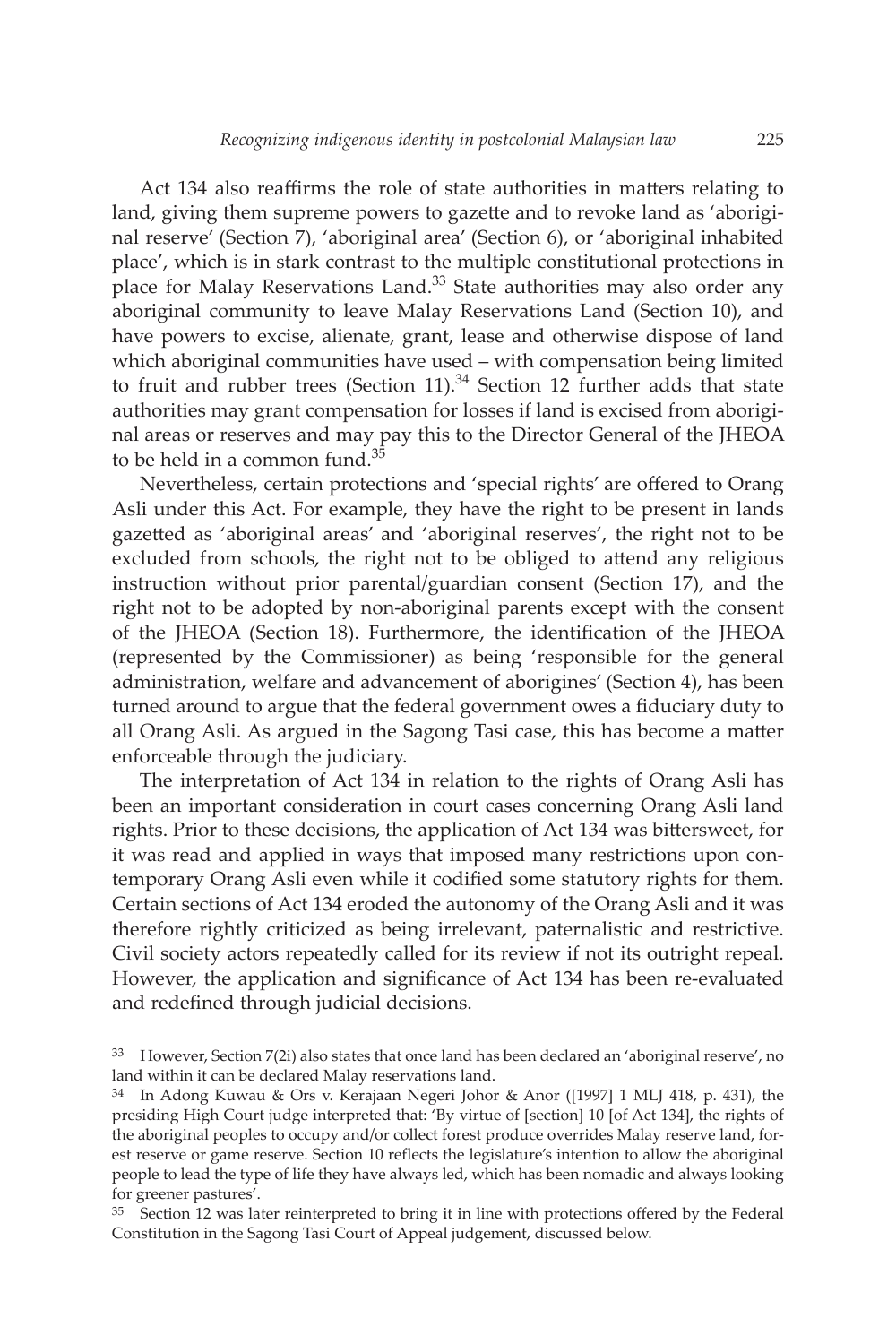In the Adong Kuwau High Court ruling, the judge emphasized that Act 134 does not revoke the rights of the Orang Asli at common law, a matter reinforced by the Court of Appeal and then followed in the Sagong Tasi case. The Court of Appeal judgement for Sagong Tasi further expanded on the application of Act 134, emphasizing that it be read in a purposive manner. The judgement affirmed that the interpretation of Act 134 should not 'curtail or restrict aboriginal land rights', which would 'run counter to the purpose of [this Act]'.<sup>36</sup> Gopal Sri Ram, writing the judgement, expressed:

the purpose of the 1954 Act [the Aboriginal Peoples Act] was to protect and uplift the First Peoples of this country. It is therefore fundamentally a human rights statute. It acquires a quasi constitutional status giving it pre-eminence over ordinary legislation. It must therefore receive a broad and liberal interpretation […] There is therefore no doubt in my mind that the 1954 Act calls for a construction liberally in favour of the aborigines as enhancing their rights rather than curtailing them  $[...]^{37}$ 

The 'aborigines' are also mentioned in other statutes, which give them special rights and privileges. The Law Reform (Marriage and Divorce) Act of 1976 (also known as Act 164), for example, allows for the marriage and divorce of 'aborigines' to be governed by native customary law or aboriginal customs, if that is their choice. Furthermore, in the Protection of Wildlife Act of 1972, an aborigine is allowed to shoot, kill, or take protected wild animals and birds 'for the purpose of providing food for himself or his family', when other Malaysians are not given such freedoms (Section 52). Thirdly, as stated in the National Forestry Act 1984 (Act 313), aborigines can all be exempted from holding licenses for the removal of forest produce from certain classes of land (Section 40(3)). Lastly, a certain type of aborigine ('nomadic aborigines') is mentioned in the Employee Provident Fund Act of 1991, which stipulates that they are, by default, not considered 'employees', unless the Director-General of the JHEOA recommends otherwise.

## *Common law developments: native title, usufructuary rights and proprietary rights*

As has been stated, several important cases have come through the courts in the past two decades, which have established land rights for Orang Asli through common law (see also Hooker 2001; Nicholas 2003). These developments have created exceptions to current systems of administering land, which is governed by the National Land Code of 1965, based on the Australian Torrens system of registration. According to the Code, all un-alienated land is considered 'Sultanate Land' under the management of state authori-

<sup>36</sup> Sagong Tasi & Ors v. Kerajaan Negeri Selangor & Ors [2002] 2 CLJ 543, p. 24.

<sup>37</sup> Sagong Tasi & Ors v. Kerajaan Negeri Selangor & Ors [2002] 2 CLJ 543, pp. 19-20.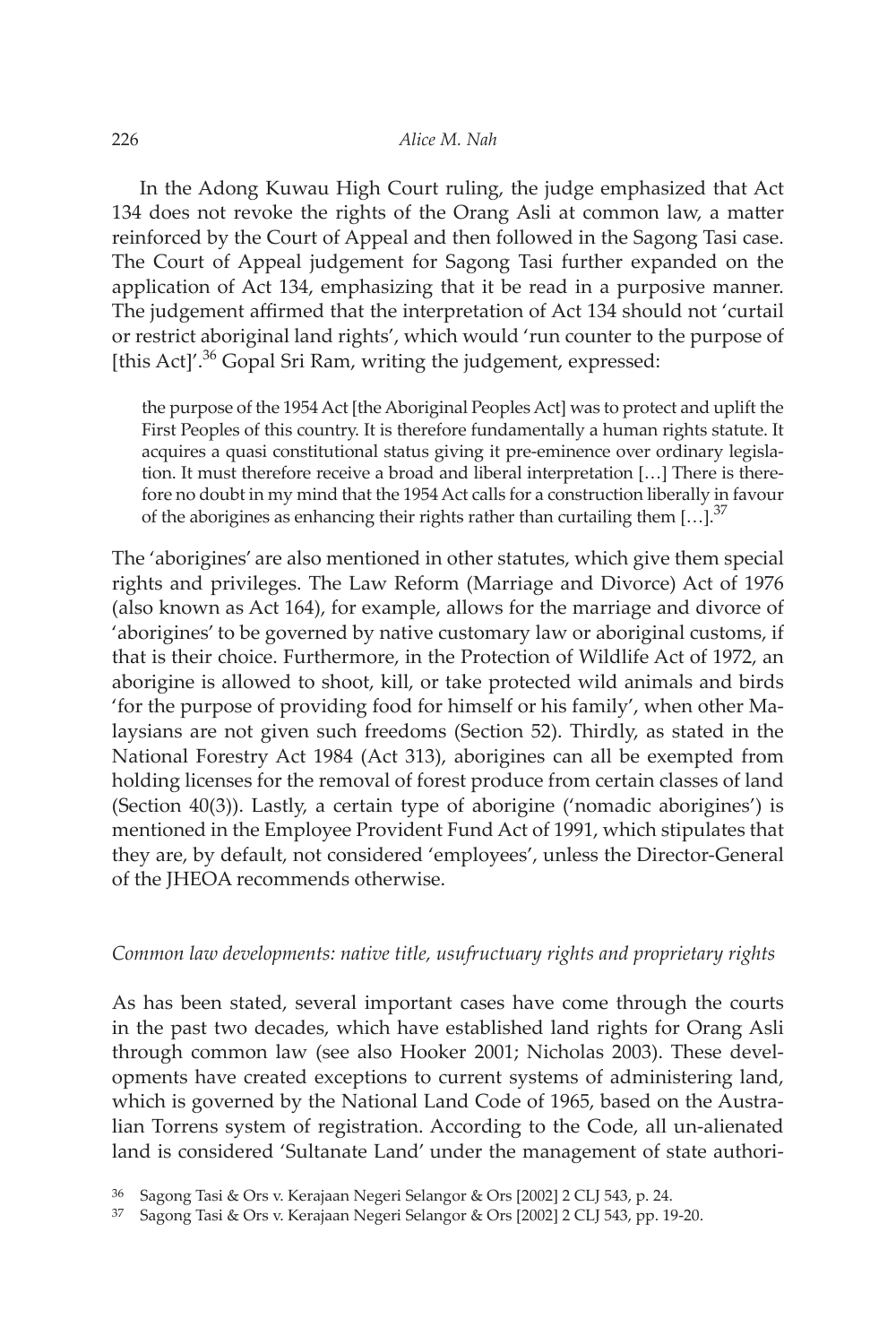ties. Furthermore, the Land Acquisition Act of 1960 allows state authorities wide freedom to acquire lands already alienated, but specifies that compensation must to be given for the value of the lands acquired. In this section of the paper, I discuss the protection of Orang Asli customary land rights through case law developments, looking at the Adong Kuwau and Sagong Tasi cases in greater detail after brief consideration of the Koperasi Kijang Mas case.

## *Exclusive rights to commercial activities in aboriginal places: Koperasi Kijang Mas Bhd & Ors v. Kerajaan Negeri Perak & Ors (1991)*

The plaintiffs sought declaration that the land in question, Kuala Betis, was an 'aboriginal area' and not just 'state land'. Therefore, they claimed, only 'aborigines' had rights over forest produce from that area. They argued that the actions of one of the defendants, the Director of Forestry (a federal agency), to offer the land to a private limited company (another defendant) was unlawful because the latter had no connection with the aborigines. The plaintiffs argued that this company had therefore no right to conduct logging activities in the area.

The presiding judge, Abdul Malek Ahmad H, made these declarations and ruled that only aborigines, as specified under Act 134, had rights to harvest forest produce from these areas. He agreed that 'logging conducted by any body, organization, foundation or representative and their agents that are not owned by aborigines are in violation of s. 6(2iv) of the Aboriginal People's Act 1954' (p. 651). $38$  In this court case, Orang Asli were able to claim special rights and privileges by virtue of their legal identity.

## *Introducing native title: the Adong Kuwau case*

In this case, 52 plaintiffs of the Jakun tribe living in Linggiu Valley were displaced from their traditional and ancestral land upon which they foraged. This occurred when the land was alienated by the Johor state government and the Johor Director of Land and Mines for the building of a dam in agreement with the government of Singapore. The plaintiffs claimed that the compensation they received as recommended by the JHEOA (in accordance with Sections 11 and 12 of Act 134) was inadequate. New judicial concepts were introduced in this landmark case, in particular, that of native title.

The judge laid down his understanding of native title, drawing upon prece-

 $38$  Article 6(2iv) states that 'no licences for the collection of forest produce under any written law relating to forests shall be issued to persons not being aborigines normally resident in that aboriginal area or to any commercial undertaking without consulting the Commissioner and in granting any such licence it may be ordered that a specified proportion of aboriginal labour be employed'.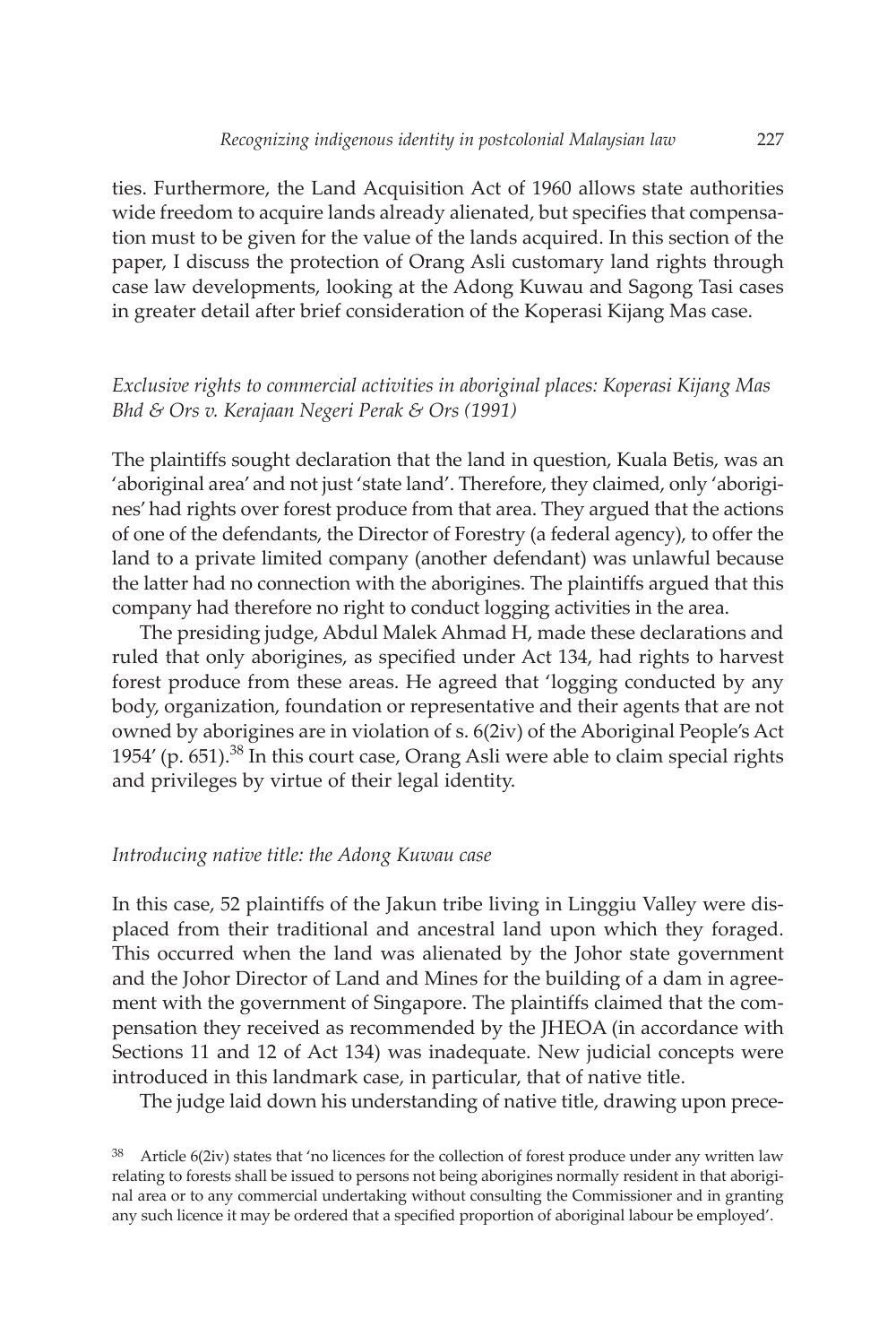dents in the United States, Canada and Australia, stating that 'it is the right of the native to continue to live on their land as their forefathers had done', a right 'acquired in law' and not based on any document or title.<sup>39</sup> This also meant that 'future generations of the aboriginal people would be entitled to this right of their forefathers'.<sup>40</sup> Specifically, he defined this 'right over the land' to include:

the right to move freely about their land, without any form of disturbance or interference and also to live from the produce of the land itself, but not to the land itself in the modern sense that the aborigines can convey, lease out, rent out the land or any produce therein since they have been in continuous and unbroken occupation and/or enjoyment of the rights of the land from time immemorial. $^{41}$ 

He ruled that compensation had to be given not just for rubber and fruit trees, as required in Act 134,<sup>42</sup> but 'for what is above the land over which the plaintiffs have a right', that is compensation 'for the loss of livelihood and hunting ground'.<sup>43</sup> These, he established, were protected under Article 13 of the Federal Constitution (concerned with proprietary rights to land), and could not be excluded by Act 134. Compensation was thus given for five types of deprivation: of heritage land, of freedom of inhabitation or movement, of produce of the forest, of future living for the plaintiffs and their immediate families, and of future living for their living descendants. Compensation was valued at RM 26.5 million for 53,273 acres of land. When this was reviewed in the Court of Appeal, the presiding judges upheld the decision, and reaffirmed that 'deprivation of livelihood may amount to deprivation of life itself and that state action which produced such a consequence may be impugned on wellestablished grounds'.<sup>44</sup> This judgement was affirmed by the Federal Court.

## *Proprietary rights in and to the land: the Sagong Tasi case*

Eight months before the Adong Kuwau High Court judgement, a portion of land upon which several Temuan families lived was acquired for construction of a portion of a highway that joined the Kuala Lumpur International Airport to the North-South Highway. These families were evicted, with only minimal compensation given for their loss of fruit trees, crops and homes – not for the value of the land upon which they resided. They brought the Selangor state government, the federal government, the highway authority, and the private

40 Adong Kuwau & Ors v. Kerajaan Negeri Johor & Anor [1997] 1 MLJ 418, p. 430.

- 42 The JHEOA recommended a compensation of RM 560,535 (Adong Kuwau & Ors v. Kerajaan Negeri Johor & Anor [1997] 1 MLJ 418, p. 425).
- 43 Adong Kuwau & Ors v. Kerajaan Negeri Johor & Anor [1997] 1 MLJ 418, p. 431.
- 44 Kerajaan Negeri Johor & Anor v. Adong Kuwau & Ors [1998] 2 CLJ 665, p. 158.

<sup>39</sup> Adong Kuwau & Ors v. Kerajaan Negeri Johor & Anor [1997] 1 MLJ 418, p. 428.

<sup>41</sup> Adong Kuwau & Ors v. Kerajaan Negeri Johor & Anor [1997] 1 MLJ 418, p. 430.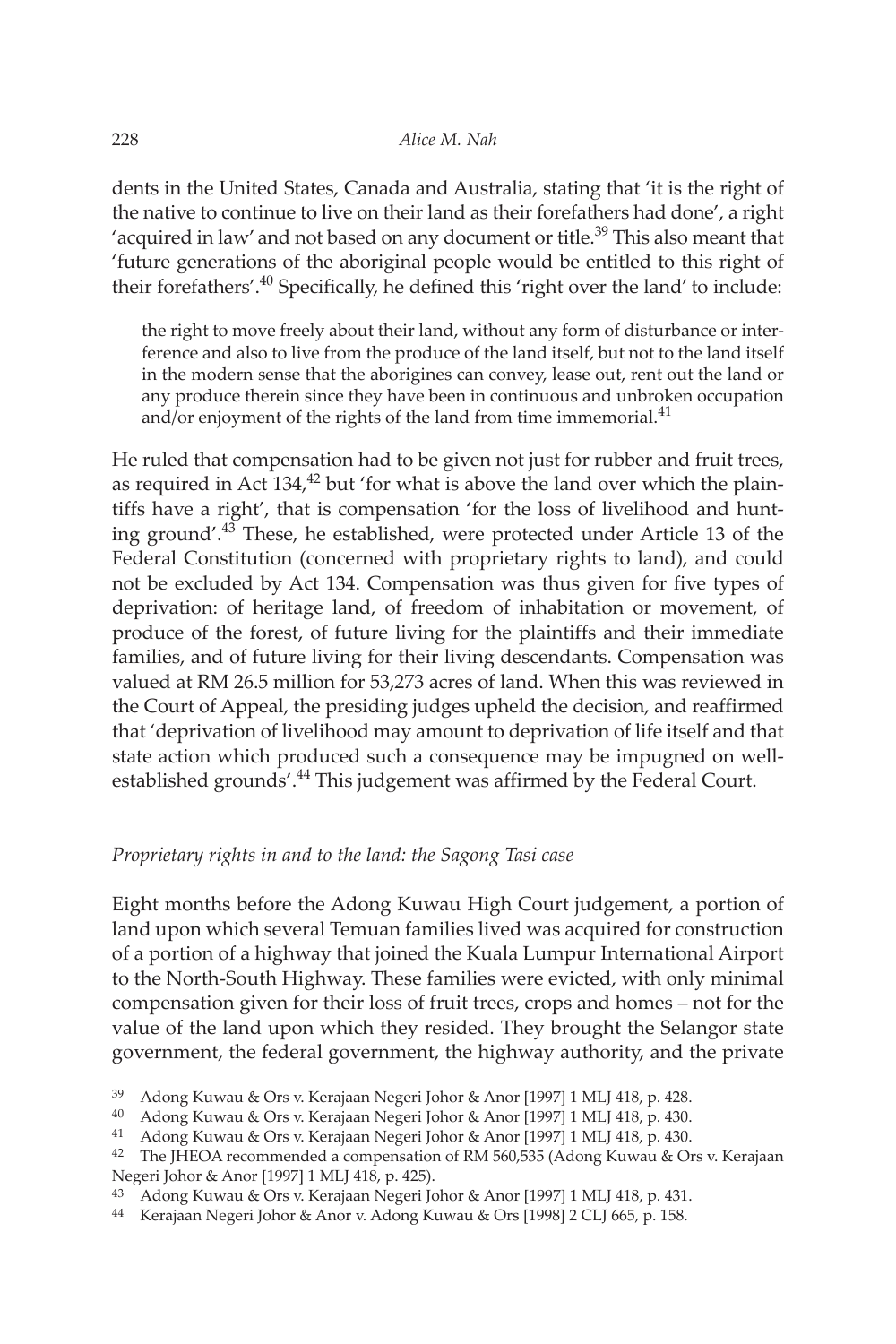construction company to court, and argued for the recognition of native title with attendant full compensation. Part of the land in question had already been gazetted as aboriginal land under the Aborigines Peoples Act of 1954 while another part of it remained ungazetted.

The presiding judge, Mohd Noor Ahmad J, affirmed that the plaintiffs held native title to the gazetted land as was recognized in the Adong Kuwau High Court judgement, which included usufructuary rights (that is, the right to the possession and enjoyment of the land), as well as interest in and to the land. These rights, he decided, were proprietary rights under common law which were protected in Article 13 of the Federal Constitution.<sup>45</sup> Specifically, the Judge ruled:

Apart from the Orang Asli and the native people of the Borneo states, there are no other classes of people in Malaysia who occupy the said lands on the basis of customary right except the lands occupied under the tribal adapt in Negeri Sembilan and Malacca […] Thus, the Act speaks of aboriginal reserve land and aboriginal occupied land. The latter refers to hereditary land or customary land.<sup>46</sup>

Therefore, he ruled that when native title – a title held at common law – was revoked, it warranted the same compensation awarded to other title holders under the Torrens system, as specified by the Land Acquisition Act of 1960.

This judgement was subsequently upheld and extended by the Court of Appeal. Several important points were made in this written judgement. Firstly, as discussed earlier, the judges ruled that the Aboriginal Peoples Act be read in a purposive manner, as a human rights statute. Secondly, the judgement dealt with the interpretation of Section 12 of the Aboriginal Peoples Act, modifying it in order to bring it in accord with the Federal Constitution. Specifically, the judges added two words, rephrasing it to say, 'the State Authority "shall" grant "adequate" compensation therefore'.<sup>47</sup> In doing so, they confirmed that Section 12 does not merely confer discretion on the state authority to decide whether compensation should be paid, it becomes the duty of the state authority to ensure that compensation is made.

Thirdly, and significantly, the Orang Asli were also deemed to be in possession of customary community title for the lands that had not yet been gazetted.<sup>48</sup> The judges ruled that the failure or neglect of the Selangor state government, the first defendant, to gazette the area they inhabited was a breach of fiduciary duty, for the state had not fulfilled its commitment to

<sup>&</sup>lt;sup>45</sup> He further noted, following Mabo v. Queensland ([1991-1992] 175 CRL1), that although native title was a community title, 'individuals within the community could by its laws and customs possess proprietary individual rights over the respective parcels of land' (Sagong Tasi & Ors v. Kerajaan Negeri Selangor & Ors [2002] 2 CLJ 543, p. 568).

<sup>46</sup> Adong Kuwau & Ors v. Kerajaan Negeri Johor & Anor [1997] 1 MLJ 418, p. 573.

<sup>47</sup> Aboriginal Peoples Act of 1954, p. 31.

<sup>48</sup> At the time of writing, this is being challenged at the Federal Court.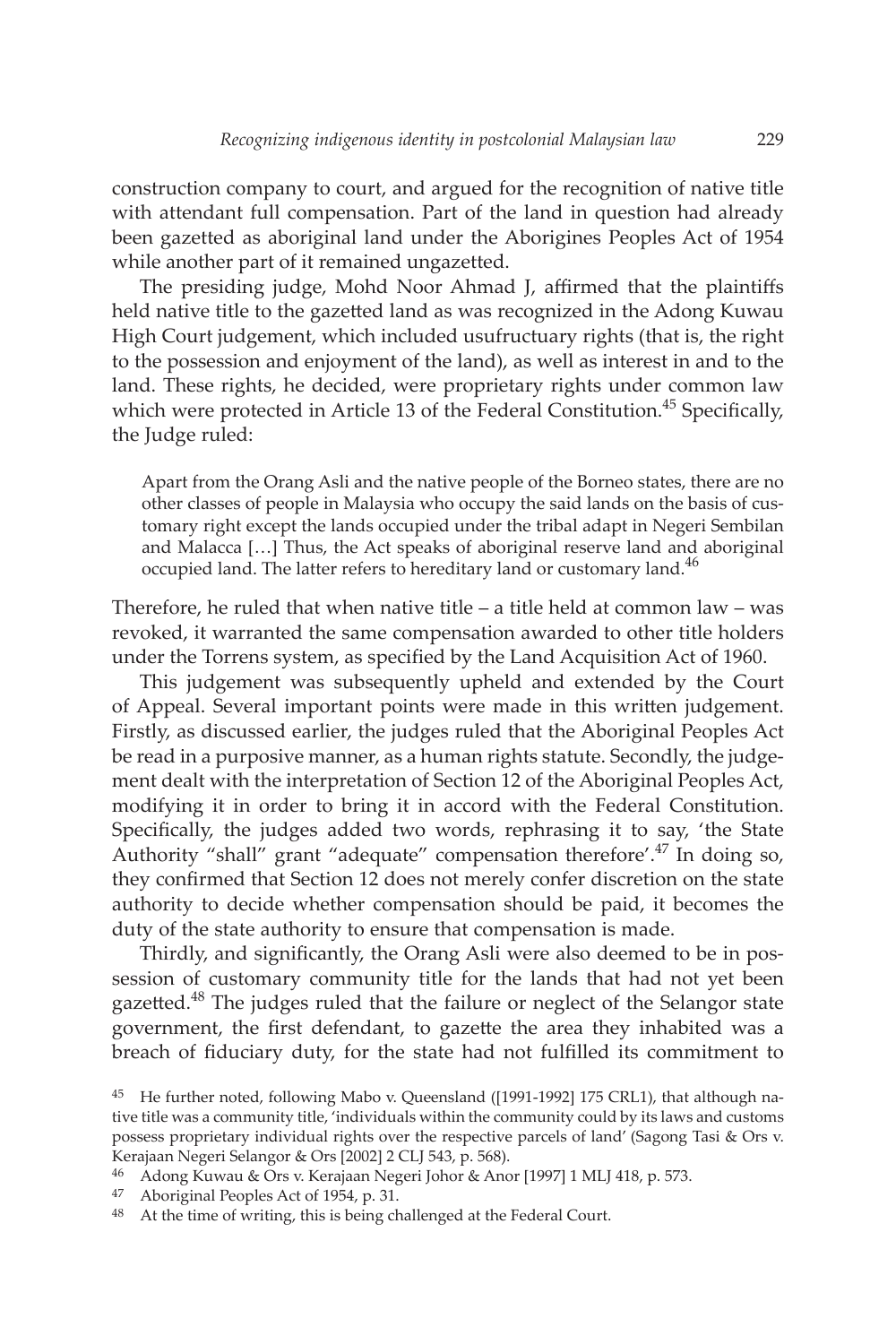protect the rights of Orang Asli in relation to their lands. Applied properly, this has resounding implications for the current status of Orang Asli customary lands, many of which have not yet been gazetted despite numerous and repeated appeals by Orang Asli communities for this to be done (Williams-Hunt 1995). This judgement reinforces that state authorities are held responsible for protecting the land rights of the Orang Asli.

While these developments in case law bode well for the Orang Asli, the wide powers of the Land Acquisition Act of 1960 still permit government authorities to acquire Orang Asli customary land. As Anthony Williams-Hunt, an Orang Asli spokesperson, commented about the judgement in Sagong Tasi & Ors v. Kerajaan Negeri Selangor & Ors ([2002] 2 CLJ 543), 'We cannot stop people from taking the land. We may get some compensation, but as long as the government says that it is for development, you have no say. There must be some protection for this.'49 As Wui Ling Cheah (2004) also notes, this landmark decision does not take into account the spiritual, religious, cultural and communal dimensions of Orang Asli customary lands; it merely treats the land as a possession or commodity to be compensated at monetary value.

#### *Going to court: everyday realities*

In discussing this case with me, the leading lawyer for the plaintiffs in the Adong Kuwau case, S. Kanawagi, said that they faced many challenges. As the aboriginal communities for which they advocated were not able to bear the costs of such litigation, expenses for the first case, which took more than six years to fight, were borne by the lawyers.<sup>50</sup> As the case was proceeding, the plaintiffs were pressured to drop their claims in various ways outside of court, although the 'messengers' of such 'suggestions' often came incognito.

The lawyers for the plaintiffs did not desire that this case receive great publicity. When the judgement was first released, it was without much media attention. Furthermore, as the legal system was based on colonial conceptions of land, property, and ownership, arguments for native title required a rethinking of fundamental principles of justice. In this case it wasn't just that 'the Orang Asli are totally innocent, they don't know their rights', as Kanawagi said, but that the judges who presided in the cases, too, had to reassess the fundamental structures and premises of the postcolonial legal system in order to decide the rights of the Orang Asli.<sup>51</sup>

<sup>49</sup> Interview with 'Bah Toni', Anthony Williams-Hunt, ex-president of the Peninsular Malaysia Orang Asli Association, Ipoh, 3-12-2002.

<sup>50</sup> Interview with S. Kanawagi, lawyer for plaintiffs in Adong Kuwau & Ors v. Kerajaan Negeri Johor & Anor ([1997] 1 MLJ 418), Kuala Lumpur, 29-12-2002.

<sup>&</sup>lt;sup>51</sup> In July 2004, the Orang Asli involved in this case made it known that the compensation they had been awarded had not been disbursed appropriately, and lodged a police report against their lawyer, S. Kanawagi. Investigations are ongoing.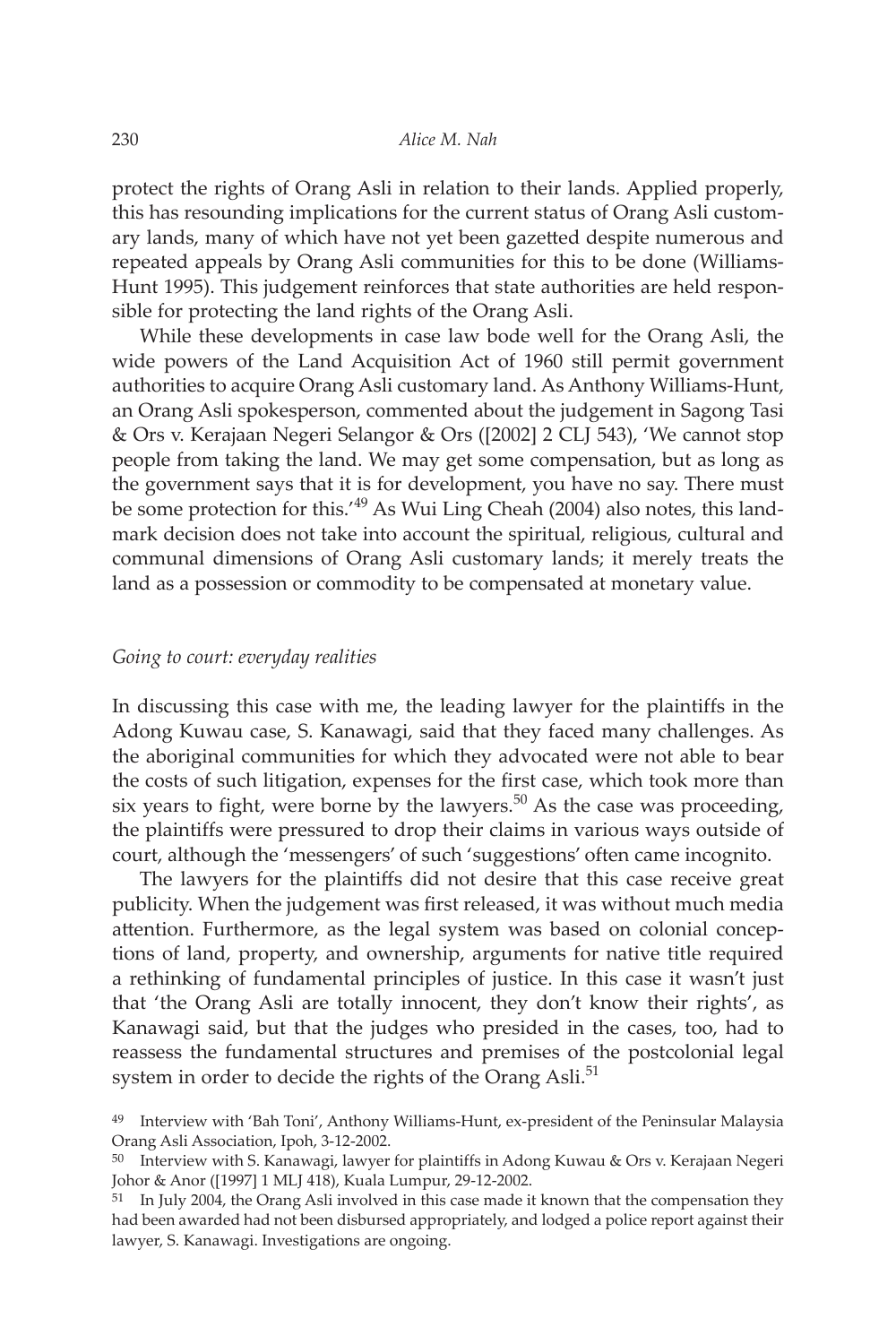For the plaintiffs in the Sagong Tasi case, the process of going to court was, as Ilam Senin noted, frightening and stressful for the Bukit Tampoi Temuans. As he said, 'We encouraged them to be brave, to stand up for their rights as indigenous people. That gave them courage.'<sup>52</sup> One of the lawyers for the plaintiffs, Rashid Ismail, noted that the legal process was quite unfamiliar to the Temuan people involved. He commented, '[The plaintiffs] were exceptionally afraid of going to court; the environment was totally alien to them, they had not been exposed to that before.<sup>'53</sup> This, along with language difficulties, made it difficult for them to extract 'evidence' from their own witnesses, which the lawyers needed to build their case. 'What we considered relevant, they did not think was relevant […] [They were also] not comfortable with Bahasa [Malay language]; $54$  they had limited vocabulary, which impeded them from fully expressing themselves.' Commenting on this matter, Sharmila Sekaran, also a lawyer for the plaintiffs, noted,<sup>55</sup>

When we asked them 'What are your customs?', they replied, 'Yes, we have our customs.' In law, we are not supposed to lead our witnesses. But they could not see the intent of what the lawyers were trying to do […] They don't know what is relevant and what is not.'

This, she suggested, was not unrelated to the very specific format of discourse required in the courts, which was very different from what the Temuan witnesses were accustomed to. 'For the Orang Asli, their understanding is that you discuss problems. But in court, you need 'yes [or] no' answers. They don't know what to say [to our questions], what is relevant.'

She continued to elaborate on the everyday difficulties of bringing the case to court:

First, we had to have their trust; this made it easier to deal with them. Because they have a lack of understanding about the legal system, they didn't trust the system. [If they don't trust us] they can withhold information or evidence that is crucial to the case. Second, we have trouble with language. Most important information was from the older people, who don't speak Bahasa. During the question and answer sessions, the translator sometimes just gave a summary, or the translation is not in full. Thirdly, we needed help with logistics […] [the plaintiffs] had to attend every day of the trial. Some of them go to work in towns because they can't work on the land [any longer], and they couldn't get leave.<sup>56</sup>

52 Interview with Ilam Senin, Orang Asli involved in the Sagong Tasi case, Gombak, 15-12-2002.

53 Interview with Rashid Ismail, lawyer for plaintiffs in the Sagong Tasi case, Kuala Lumpur, 16-8-2002.

54 Malay language is the official language used in courts.

55 Interview with Sharmila Sekaran, lawyer for plaintiffs in the Sagong Tasi case, Petaling Jaya, 14-9-2002.

56 Similar observations were held by another lawyer who has provided legal advice to Orang Asli individuals on various issues, including land compensation. As he stated, 'The Orang Asli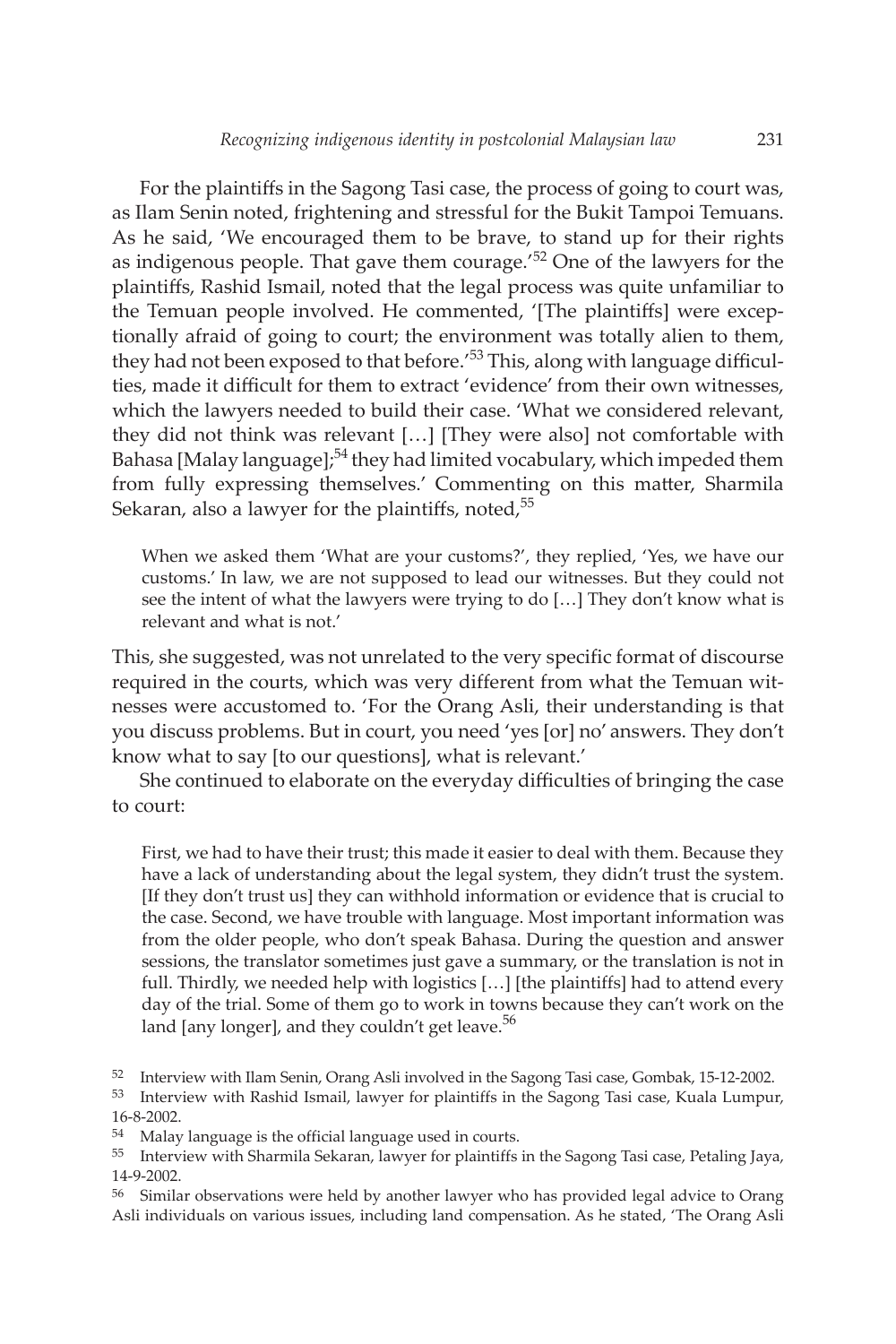The judge's role in addressing some of these communication issues was important, as Ms Sekaran explained. In this particular case, the judge insisted that the interpreters explain the proceedings to the plaintiffs, and ensured that they knew what was going on. 'This shows a consideration of them as people, upholding their dignity,' she said, which gave the plaintiffs greater confidence during the whole procedure. Going to court was also a legal process not divorced from social and political realities. As Colin Nicholas, who was involved throughout the court case (and who observed the reactions and responses of witnesses at the trial), noted, certain individuals were hesitant in providing evidence for the plaintiffs, as they were government servants and felt that they couldn't say anything 'against' the government, who were among the defendants in the proceedings.<sup>57</sup>

Bringing such a case to court was a learning experience for the lawyers involved, most of whom did not have much prior contact with Orang Asli groups. It was also a new experience for the Orang Asli plaintiffs. The court proceedings introduced new means by which defence against dispossession can be articulated and have given Orang Asli greater confidence in the rights that they can enjoy in the Malaysian nation-state. Following the Sagong Tasi High Court judgement, two communities in Sabah and Sarawak brought two companies to court for encroaching on their customary land (International Work Group for Indigenous Affairs 2003).

#### *Conclusion*

The Malaysian legal system does allow some room for the practice of what Levy (2000) terms 'indigenous law', albeit in different ways for different categories of citizens. Customary inclusions were given to Malays and to the natives of Sabah and Sarawak under the Constitution. For Malays, the legal system recognizes and allows for certain Islamic customs and laws to be incorporated and independently decided upon in Syariah courts. State legislative assemblies are also able to rule on matters involving Islam. In Sabah and

are sometimes not able to take up the legal advice [I offer them]. They are fearful; fearful of challenging the authorities; fearful because they are not familiar with the legal system. I have advised them that it is not 'anti-government' [to file a case] but it is asserting their rights. The people who take cases to court are the ones who are more articulate, confident, aware, and have better networking. They are familiar with the systems of the outside world. [Most Orang Asli] are fearful that they won't have the financial resources; fearful that they have to pay the costs for the other side [if they lose the case]. They have no confidence that they will win.' Speaking in particular about compensation for land taken by the government, he says, 'They think "it is better to have a bird in hand than two in a bush", and they are happy with compensation for fruit trees. Most people are not happy, but they will accept rather than fight for their rights. Education is needed to overcome this' (Interview with a lawyer, Klang Valley, 10-10-2002).

<sup>57</sup> Seminar presented at the National University of Singapore, October 2002.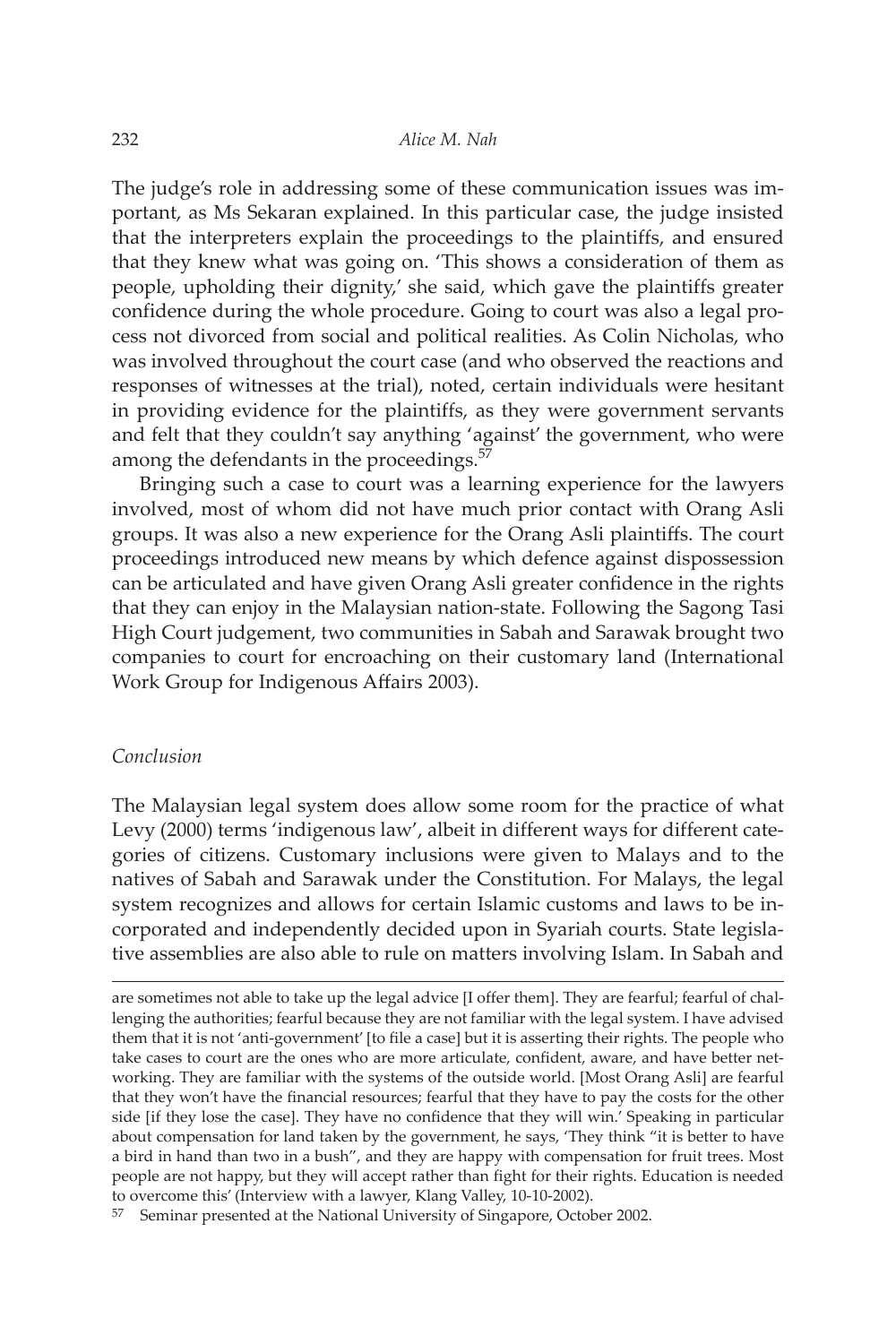Sarawak, native customs and laws are recognized and allowed judicial recognition in native courts. The Orang Asli, however, have no such decentralized systems. With the exception of land matters, which are legislated (with some restriction) by state legislative assemblies, all laws in relation to them are made by Parliament and all legal cases concerning their customary practices come through the regular subordinate and superior courts. The only ways in which they have enjoyed any recognition of their customary practices have been through common law developments.

Most Orang Asli are neither aware of their rights in the written text of the law, nor are they familiar with the process of seeking justice through judicial systems. As such, they rely on interpreters of the law – JHEOA officials, civil society actors, lawyers, and judges – to help them with the everyday struggles they face. Most do not possess the confidence, money, time, specialized knowledge, and linguistic skills to bring to the cases to court. They are vulnerable to cheating and poor advice. The juridical field is structured in a way that is strange to the Orang Asli plaintiffs (as it is to many other citizens of Malaysia); it is a formal terrain in which they feel uncomfortable and in which they require the help of authorities who possess the types of capital needed to argue for their rights (Bourdieu 1987).

For every successful case for land rights won through the courts, there have been many more incidents of Orang Asli communities whose rights to land have not been given recognition through case law. Despite the existence of legal and administrative provisions to gazette Orang Asli lands in order to protect them, these are under-utilized. Lands approved for gazetting as Orang Asli reserves as far back as the 1960s have not actually been gazetted (Nicholas 2007). Drawing on official data provided by the JHEOA, Nicholas points out that in 2003, only 15.1% of the total land area recognized as Orang Asli inhabited places, areas, or reserves were actually gazetted. Of greater concern, he notes, is the fact that the area of gazetted reserves has actually been decreasing over the years. Between 1990 and 2003, 1,444 hectares were de-gazetted while approval for gazetting 7,315 hectares was revoked without the land ever being given this formal status.

The expansion of plantations, extraction of timber, and appropriation of land for factories, highways, and development projects still results in encroachment on Orang Asli customary lands. By virtue of their identity as minority indigenous people, they have been able to argue for recognition of native title and to appropriate compensation at market rates. However, the legal concept of native title has only just been established – up to now it has limited bearing on the actual lives of Orang Asli, who continue to be displaced and dispossessed.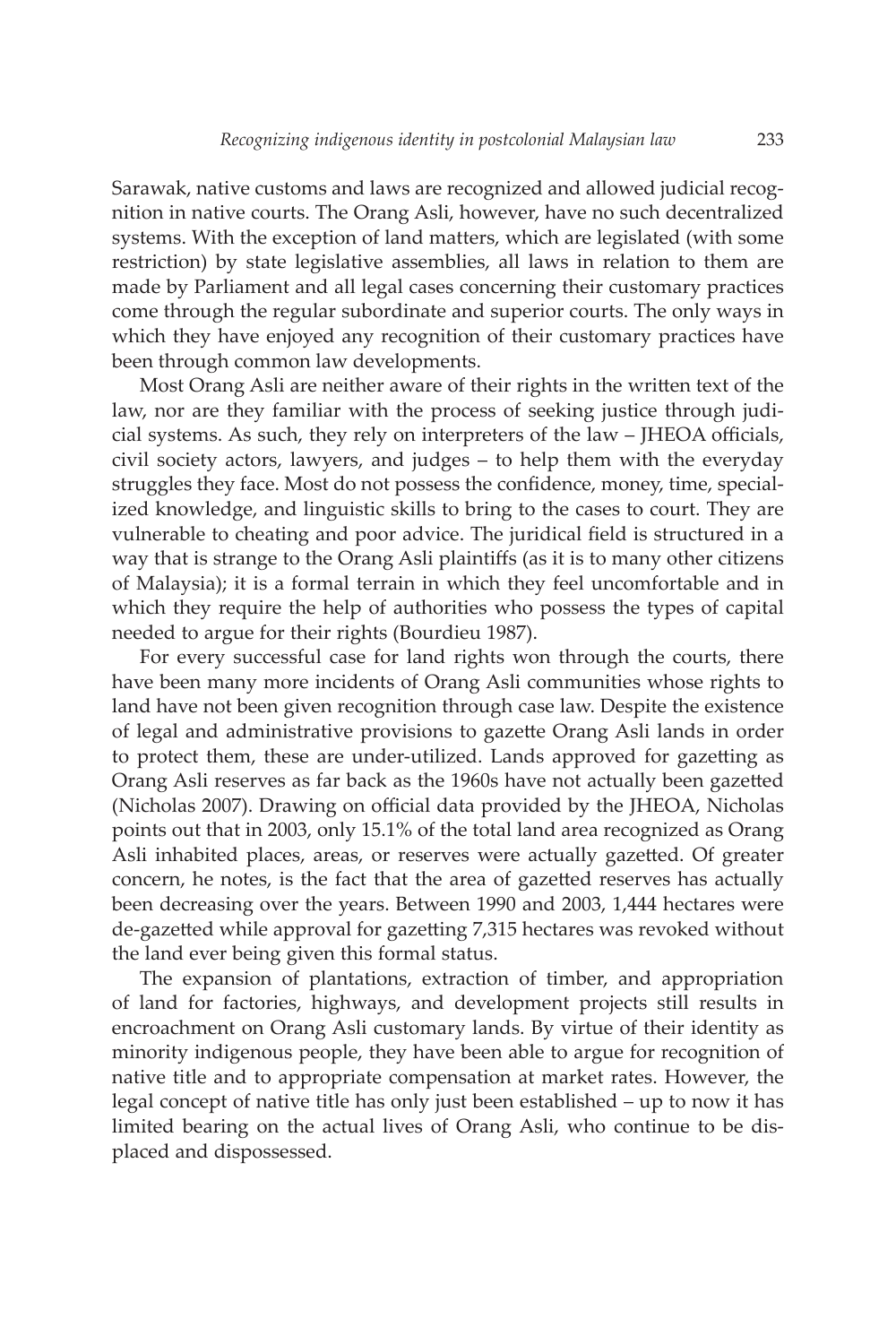## *References*

| Anderson, Benedict                    |                                                                                 |  |
|---------------------------------------|---------------------------------------------------------------------------------|--|
| 1991                                  | Imagined communities; Reflections on the origin and spread of nationalism.      |  |
|                                       | London: Verso.                                                                  |  |
| Benjamin, Geoffrey                    |                                                                                 |  |
| 2002                                  | 'On being tribal in the Malay World', in: Geoffrey Benjamin and Cynthia         |  |
|                                       | Chou (eds), Tribal communities in the Malay World; Historical, social and       |  |
|                                       | cultural perspectives, pp. 7-76. Leiden: IIAS. Singapore: ISEAS.                |  |
| Bourdieu, Pierre                      |                                                                                 |  |
| 1987                                  | 'The force of law; Toward a sociology of the juridical field', Hastings Law     |  |
|                                       | <i>Journal</i> 38-5:814-53.                                                     |  |
|                                       | Bunnell, Tim and Alice M. Nah                                                   |  |
| 2004                                  | 'Counter-global cases for places; Contesting displacement in globalising        |  |
|                                       | Kuala Lumpur Metropolitan Area', Urban Studies 31:2447-67.                      |  |
| Carey, Iskandar                       |                                                                                 |  |
| 1976                                  | Orang Asli; The aboriginal tribes of Peninsular Malaysia. Kuala Lumpur:         |  |
|                                       | Oxford University Press.                                                        |  |
| Case, William                         |                                                                                 |  |
| 1991                                  | 'Comparative Malaysian leadership; Tunku Abdul Rahman and Ma-                   |  |
|                                       | hathir Mohamad', Asian Survey 31:456-73.                                        |  |
| Cheah, Boon Kheng                     |                                                                                 |  |
| 2002                                  | Malaysia; The making of a nation. Singapore: ISEAS.                             |  |
| Cheah, Wui Ling                       |                                                                                 |  |
| 2004                                  | 'Sagong Tasi and Orang Asli land rights in Malaysia; Victory, milestone         |  |
|                                       | or false start?', Law, Social Justice and Global Development 2. [Http:/www2.    |  |
|                                       | warwick.ac.uk/fac/soc/law/elj/lgd/2004_2/cheah/.]                               |  |
| Cornell, S.                           |                                                                                 |  |
| 2000                                  | 'Discovered identities and American Indian supratribalism', in: Paul            |  |
|                                       | Spickard and W. Jeffrey Burroughs (eds), We are a people; Narrative and         |  |
|                                       | multiplicity in constructing ethnic identity, pp. 98-123. Philadelphia: Tem-    |  |
|                                       | ple University Press.                                                           |  |
| Dentan, Robert K.                     |                                                                                 |  |
| 1997                                  | 'How the Malaysian ruling class constructs Orang Asli', in: Robert L.           |  |
|                                       | Winzeler (ed.), Indigenous peoples and the state; Politics, land, and ethnicity |  |
|                                       | in the Malayan Peninsula and Borneo, pp. 98-134. New Haven, CO.: Yale           |  |
|                                       | University Southeast Asian Studies. [Yale Southeast Asian Studies 46.]          |  |
|                                       | Dentan, Robert Knox, Kirk Endicott, Alberto G. Gomes and M.B. Hooker            |  |
| 1997                                  | Malaysia and the original people; A case study of the impact of development on  |  |
|                                       | indigenous peoples. Boston, Mass.: Allyn and Bacon.                             |  |
| Endicott, Kirk and Robert Knox Dentan |                                                                                 |  |
| 2004                                  | 'Into the mainstream or into the backwater? Malaysian assimilation              |  |
|                                       | of Orang Asli', in: Christopher R. Duncan (ed.), Civilizing the margins:        |  |
|                                       | Southeast Asian government policies for the development of minorities, pp.      |  |
|                                       | 24-55. Ithaca, NY: Cornell University Press.                                    |  |
|                                       |                                                                                 |  |
| Harding A.J.<br>1990                  | 'The 1988 constitutional crisis in Malaysia', The International and Com-        |  |
|                                       | parative Law Quarterly 39-1:57-81.                                              |  |
|                                       |                                                                                 |  |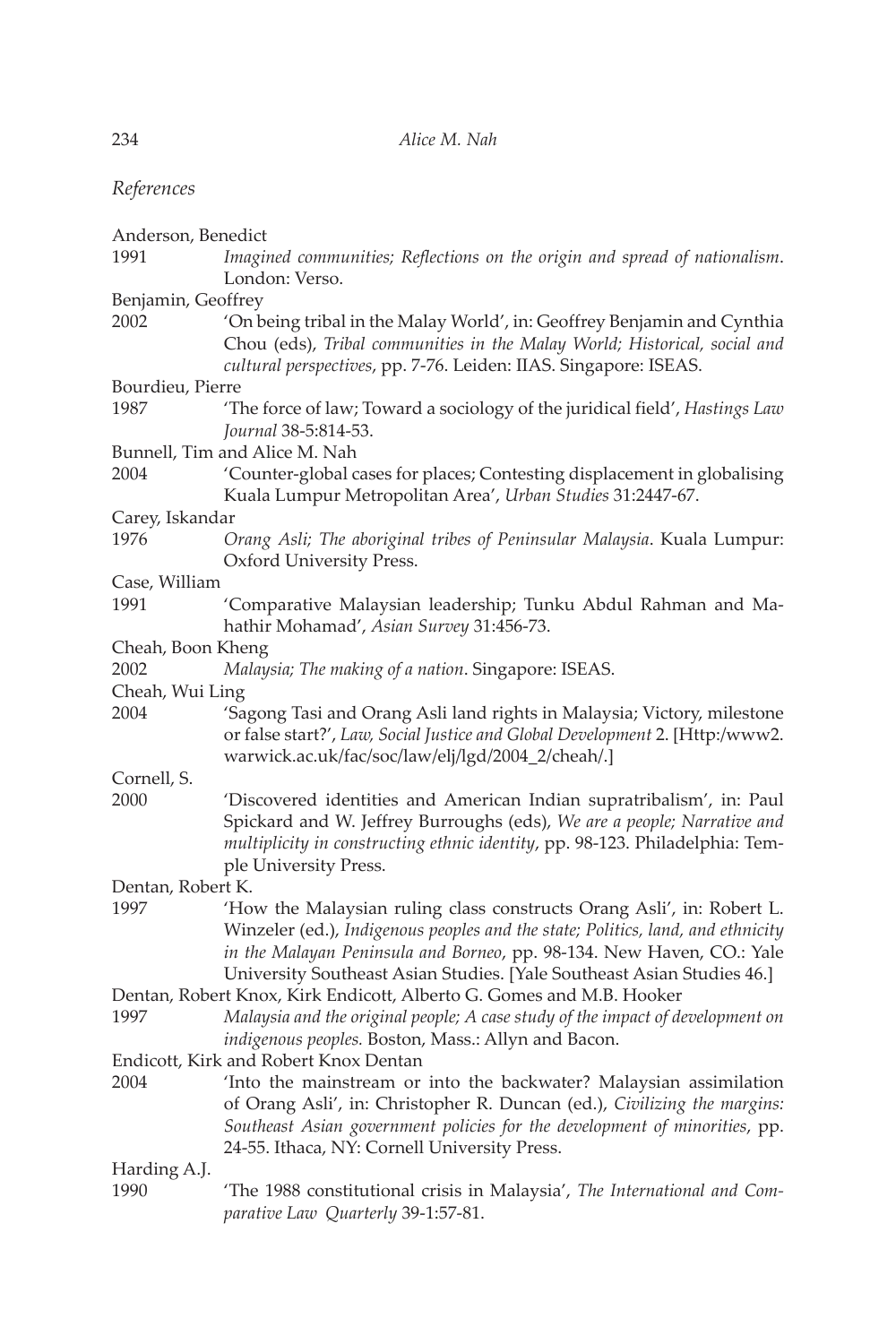| Harper, T.N.       |                                                                                                                                                                                                                                                                                     |  |
|--------------------|-------------------------------------------------------------------------------------------------------------------------------------------------------------------------------------------------------------------------------------------------------------------------------------|--|
| 1999               | The end of empire and the making of Malaya. Cambridge: Cambridge Uni-                                                                                                                                                                                                               |  |
|                    | versity Press.                                                                                                                                                                                                                                                                      |  |
| Hirschman, Charles |                                                                                                                                                                                                                                                                                     |  |
| 1986               | 'The making of race in colonial Malaya; Political economy and racial<br>category', Sociological Forum 1:330-61.                                                                                                                                                                     |  |
| 1987               | 'The meaning and measurement of ethnicity in Malaysia; An analysis of<br>census classification', Journal of Asian Studies 46:555-82.                                                                                                                                                |  |
| Holman, Dennis     |                                                                                                                                                                                                                                                                                     |  |
| 1958               | <i>Noone of the Ulu. London: Heinemann.</i>                                                                                                                                                                                                                                         |  |
| Hood, Salleh       |                                                                                                                                                                                                                                                                                     |  |
| 1990               | 'Orang Asli of Malaysia; An overview of recent development policy and<br>its impact', in: Lim Teck Ghee and Alberto G. Gomes (eds), Tribal peoples<br>and development in Southeast Asia, pp. 141-9. Kuala Lumpur: University<br>of Malaya. [Special issue of Manusia & Masyarakat.] |  |
| Hooker, M.B.       |                                                                                                                                                                                                                                                                                     |  |
| 1976               | The personal laws of Malaysia; An introduction. Kuala Lumpur: Oxford                                                                                                                                                                                                                |  |
| 1996               | University Press.<br>'The Orang Asli and the laws of Malaysia; With special reference to<br>land', Akademika 48:21-50.                                                                                                                                                              |  |
| 2001               | 'Native title in Malaysia; Adong's case', Asian Law 3:198-212.                                                                                                                                                                                                                      |  |
|                    | International Work Group for Indigenous Affairs                                                                                                                                                                                                                                     |  |
| 2003               | The indigenous world 2002-2003. Copenhagen: IWGIA.                                                                                                                                                                                                                                  |  |
|                    | Jimin B. Idris, Mohd Tap Salleh, Jailani M. Dom, Abd. Haliam Haji Jawi and Md.                                                                                                                                                                                                      |  |
| Razim Shafie       |                                                                                                                                                                                                                                                                                     |  |
| 1983               | Planning and administration of development programmes for tribal peoples<br>(the Malaysian setting). Kuala Lumpur: Centre on Integrated Rural De-<br>velopment for Asia and the Pacific.                                                                                            |  |
| King, Victor T.    |                                                                                                                                                                                                                                                                                     |  |
| 1995               | 'Indigenous peoples and land rights in Sarawak, Malaysia; To be or not<br>to be a bumiputra', in: R.H. Barnes, Andrew Gray and Benedict Kings-<br>bury (eds), Indigenous peoples of Asia, pp. 289-305. Ann Arbor, Mich.: As-<br>sociation for Asian Studies.                        |  |
| Leary, John        |                                                                                                                                                                                                                                                                                     |  |
| 1989               | The importance of the Orang Asli in the Malayan Emergency 1948-1960. Clay-<br>ton, Vict.: Centre of Southeast Asian Studies, Monash University. [Mo-<br>nash Working Papers 56.]                                                                                                    |  |
| Lee, Hoong Phun    |                                                                                                                                                                                                                                                                                     |  |
| 1995               | Constitutional conflicts in contemporary Malaysia. New York: Oxford Uni-<br>versity Press.                                                                                                                                                                                          |  |
| Lee, Mei Pheng     |                                                                                                                                                                                                                                                                                     |  |
| 2001               | General principles of Malaysian law. Fourth edition. Kuala Lumpur: Fajar<br>Bakti.                                                                                                                                                                                                  |  |
| Levy, Jacob T.     |                                                                                                                                                                                                                                                                                     |  |
| 2000               | 'Three modes of incorporating indigenous law', in: Will Kymlicka and<br>Wayne Norman (eds), Citizenship in diverse societies, pp. 297-325. New<br>York: Oxford University Press.                                                                                                    |  |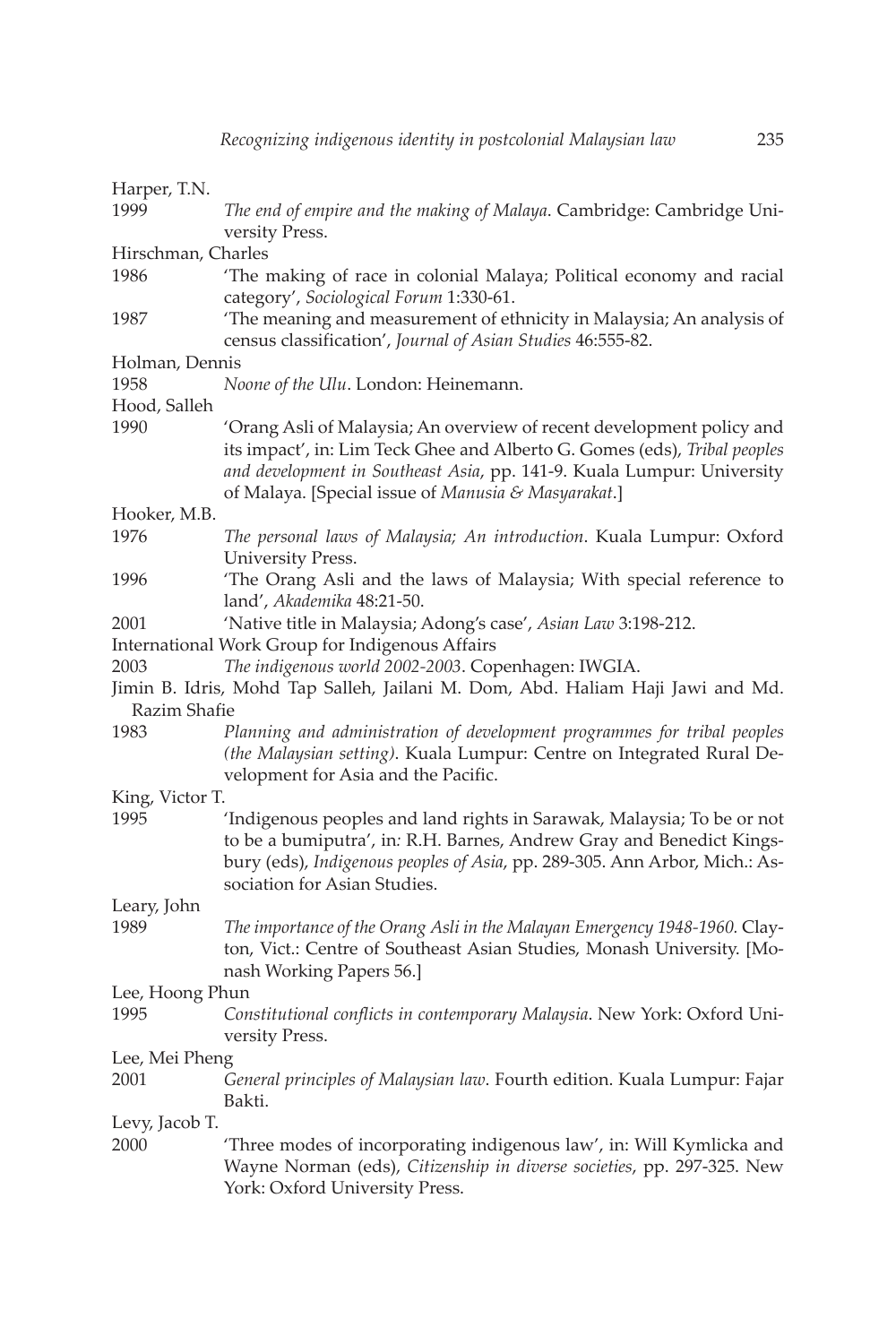| Liow, Sook Ching   |                                                                                     |
|--------------------|-------------------------------------------------------------------------------------|
| 1981               | 'The constitutional and legal position of the Orang Asli in Peninsula Ma-           |
|                    | laysia'. Project paper, Faculty of Law, University of Malaya.                       |
| Lye, Tuck-Po       |                                                                                     |
| 2001               | 'Introduction', in: Tuck-Po Lye (ed.), Orang Asli of Peninsular Malaysia:           |
|                    | A comprehensive and annotated bibliography, pp. xviii-xxx. Kyoto: Kyoto             |
|                    | University. [CSEAS Research Report Series no. 88.]                                  |
| Means, Gordon P.   |                                                                                     |
| 1971               | "'Special rights" as a strategy for development; The case of Malaysia',             |
|                    | Comparative Politics 5:29-61.                                                       |
| 1986               | 'The Orang Asli; Aboriginal policies in Malaysia', Pacific Affairs 58: 637-         |
|                    | 52.                                                                                 |
| Miller, Harry      |                                                                                     |
| 1972               | Jungle war in Malaya; The campaign against Communism 1948- 60. London:              |
|                    | Arthur Barker Limited.                                                              |
| Mohd Salleh, Abbas |                                                                                     |
| 1986               | 'Traditional elements of the Malaysian Constitution', in: F.A. Trindade             |
|                    | and H.P. Lee (eds), The Constitution of Malaysia; Further perspectives and          |
|                    | developments, pp. 1-17. Singapore: Oxford University Press.                         |
| Nah, Alice M.      |                                                                                     |
| 2003               | 'Negotiating indigenous identity in post-colonial Malaysia; Beyond be-              |
|                    | ing 'not quite/not Malay', Social Identities 9:511-34.                              |
| 2004               | 'Negotiating Orang Asli identity in post-colonial Malaysia', MA thesis,             |
|                    | National University of Singapore.                                                   |
| Nair, S.           |                                                                                     |
| 2001               | 'Orang Asli and human rights'. Paper, Faculty of Law, National Univer-              |
|                    | sity of Singapore.                                                                  |
| Nicholas, Colin    |                                                                                     |
| 1996               | 'The Orang Asli of Peninsula Malaysia', in: Colin Nicholas and Raajen               |
|                    | Singh (eds), Indigenous peoples of Asia; Many people, one struggle, pp. 158-        |
|                    | 75. Bangkok: Asia Indigenous Peoples Pact.                                          |
| 2000               | The Orang Asli and the contest for resources. Copenhagen: IWGIA.                    |
| 2003               | 'Orang Asli resource politics; Manipulating property regimes through                |
|                    | representivity'. Paper presented at the RSCD Conference on 'Politics                |
|                    | of the Commons: Articulating Development and Strengthening Local                    |
|                    | Practices', Chiangmai, 11-14 July.                                                  |
| 2007               | 'Orang Asli and the Constitution; Protecting customary lands and cul-               |
|                    | tural rights'. Paper presented at the 14 <sup>th</sup> Malaysian Law Conference or- |
|                    | ganized by the Bar Council of Malaysia, Kuala Lumpur, 29-31 October.                |
|                    | Noone, Richard and Dennis Holman                                                    |
| 1972               | In search of the dream people. New York: Morrow.                                    |
|                    | Proceedings legislative council                                                     |
| 1954               | Proceedings of the legislative council of the Federation of Malaya for the period   |
|                    | (Sixth Session) March, 1953 to January, 1954. Kuala Lumpur: Federation of           |
|                    | Malaya.                                                                             |